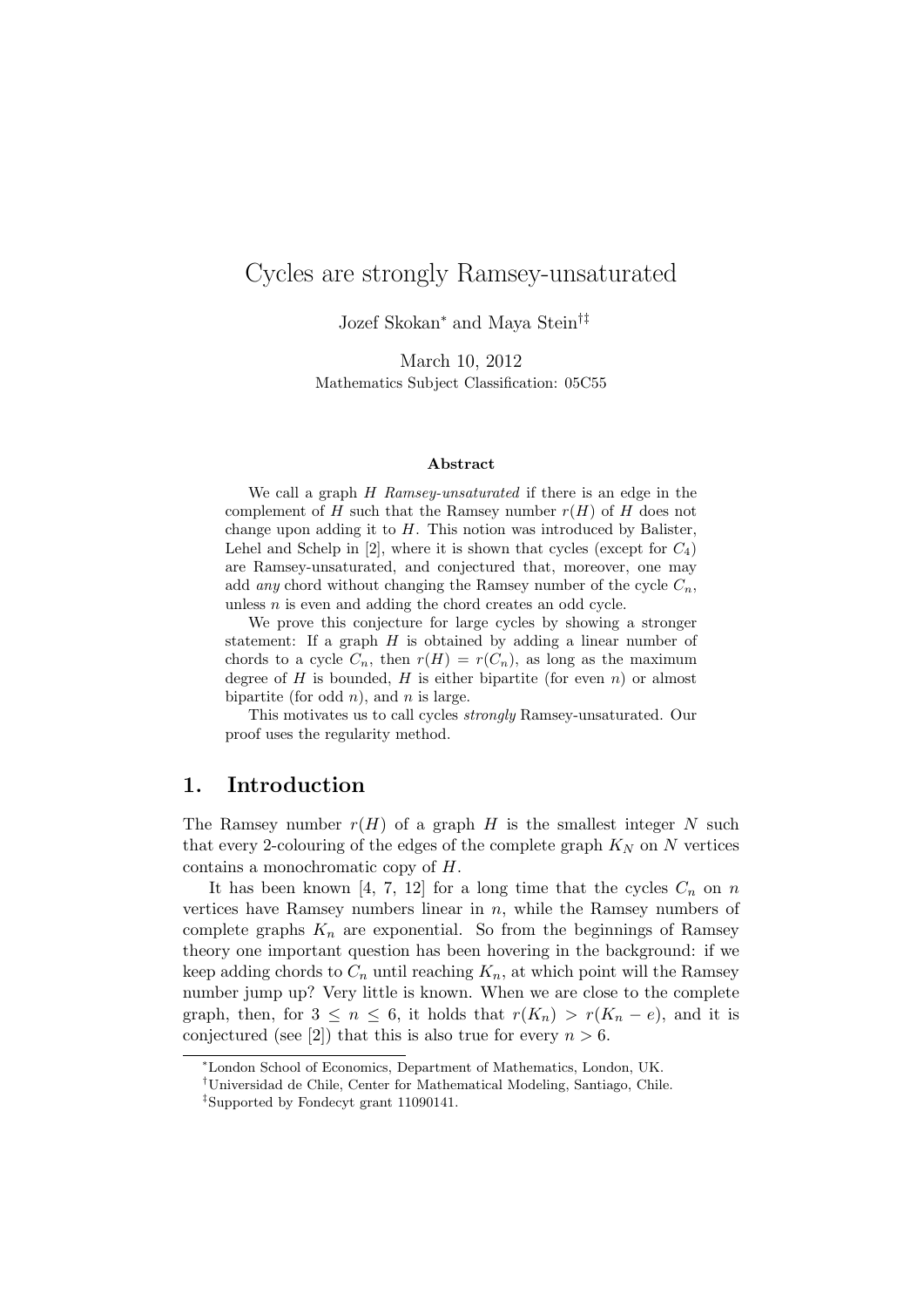At the other end of the spectrum, that is, when we are close to the cycle, all that is known is the aforementioned result by Balister, Lehel, and Schelp  $[2]$ . Using their terms, we call a graph H Ramsey saturated if  $r(H + e) > r(H)$  for every edge e in the complement of H, and Ramsey unsaturated otherwise. In [2] it is proved that the cycle  $C_n$  is Ramsey unsaturated for every  $n > 4$ , and it is conjectured that one may add any edge e to  $C_n$  without increasing the Ramsey number, unless n is even and adding e destroys the bipartiteness of  $C_n$  (Conjecture 3 in [2]). Balister, Lehel, and Schelp also remark 'One would expect to be able to add more than one edge to the cycle without increasing the Ramsey number'.

We show that this is indeed the case, at least asymptotically. Our main result is that one may add a linear number  $cn$  of chords to  $C_n$  without changing the Ramsey number, as long as the obtained graph H has bounded maximum degree  $\Delta(H)$ , and as long as H is bipartite if n is even, and almost bipartite if n is odd. (A non-bipartite graph is called *almost bipartite* if the removal of one vertex results in a bipartite graph.) Since our proof relies on the regularity method, our result holds only for large graphs, with the constant c depending only on  $\Delta(H)$ .

**Theorem 1.** For every  $\Delta \in \mathbb{N}$  there are  $n_0 \in \mathbb{N}$  and  $c > 0$  such that, for every  $n \geq n_0$  and every collection D of chords of  $C_n$  with

- $(1)$   $|D| \leq cn$  and
- (2)  $\Delta(C_n \cup D) \leq \Delta$ ,

the following two conditions are equivalent

- (a)  $r(C_n \cup D) = r(C_n)$ ,
- (b) either n is even and  $C_n \cup D$  is bipartite, or n is odd and  $C_n \cup D$  is almost bipartite.

Observe that Theorem 1 confirms Conjecture 3 of [2], as an odd cycle plus one chord is almost bipartite.

When  $n > 4$  is even,  $r(C_n) = 3n/2 - 1 \leq 2(n - 1)$  (see [7, 12]) and the implication  $(a) \Rightarrow (b)$  of Theorem 1 can easily be seen by considering the following construction: Colour all edges of a maximal cut in  $K_{2(n-1)}$  blue, and the remaining edges red. By (a), there is a monochromatic copy of  $C_n \cup D$ . Since the components of the red subgraph of  $K_{2(n-1)}$  are too small to contain  $C_n \cup D$ , there is a blue copy of  $C_n \cup D$  in  $K_{2(n-1)}$ . Thus  $C_n \cup D$ is bipartite.

For odd  $n > 4$ , we know that  $r(C_n) = 2n-1$  (see [7, 12]). Take the above colouring of  $K_{2(n-1)}$  and add one new vertex to  $K_{2(n-1)}$  all whose incident edges are coloured blue. Then as above, we find a blue copy of  $C_n \cup D$ . This copy cannot be bipartite since it contains the odd cycle  $C_n$ , hence it must be almost bipartite.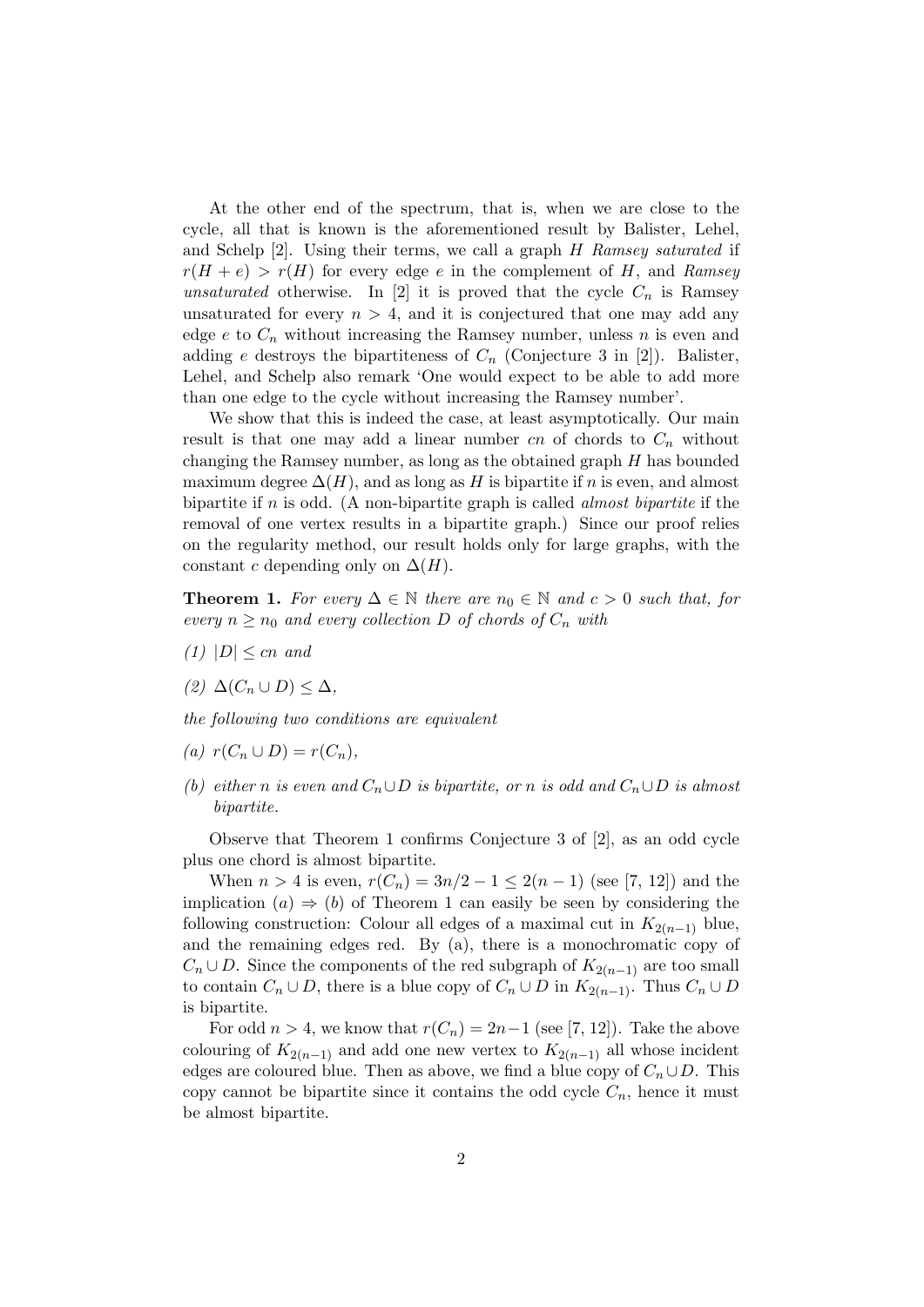The odd case of Theorem 1 follows from a slightly more general result. As a generalization of almost-bipartiteness, let us call a graph  $k$ -almost bipartite (for  $k \in \mathbb{N}$ ) if it contains a set of k independent vertices such that the removal of these vertices leaves a bipartite graph, but the removal of any set of less than k independent vertices does not. Then a graph is 1-almost bipartite if, and only if, it is almost bipartite.

**Theorem 2.** For every  $\Delta$  and  $k \in \mathbb{N}$  there are  $n_0 \in \mathbb{N}$  and  $c > 0$  such that, for every odd  $n \ge n_0$  and every collection D of chords of  $C_n$  with

- $(1)$   $|D| \leq cn$  and
- (2)  $\Delta(C_n \cup D) \leq \Delta$ ,

the following two conditions are equivalent

- (a)  $r(C_n \cup D) = r(C_n) + k 1$ ,
- (b)  $C_n \cup D$  is k-almost bipartite.

Again, the implication  $(a) \Rightarrow (b)$  of Theorem 2 is straightforward: Suppose that  $r(C_n \cup D) = r(C_n) + k - 1 = 2(n - 1) + k$  and n is large (in particular,  $n > k$ ). We partition the vertices of  $K_{r(C_n \cup D)}$  into sets X, Y, and Z such that  $|X| = |Y| = n - 1$  and  $|Z| = k$  and colour all edges within  $X$  or  $Y$  or  $Z$  red and the rest blue. Clearly, the red subgraph has no large enough component to contain  $C_n \cup D$ , so we find a blue copy of  $C_n \cup D$ in  $K_{2(n-1)+k}$ . Since the blue subgraph is k-almost bipartite, we find that  $C_n \cup D$  is k'-almost bipartite for some  $k' \leq k$ . Now, if  $k' < k$ , then we can use the implication  $(b) \Rightarrow (a)$  for k' to obtain a contradiction. Hence,  $C_n \cup D$ is k-almost bipartite.

Both our results are, apart from the value of c, best possible for every sufficiently large  $\Delta$ . To see this, we first recall the following result of Graham, Rödl and Ruciński:

Theorem 3 (Graham, Rödl and Ruciński, [9]). There exists a constant  $c_1 > 1$  such that, for every  $\Delta \geq 1$  and for every  $n \geq \Delta + 1$  (except for  $\Delta = 1$  and  $n = 2, 3, 5$ , there exists a bipartite graph H with n vertices and maximum degree at most  $\Delta$  which satisfies  $r(H) > c_1^{\Delta} n$ .

Let  $\Delta \geq 3$  be such that  $c_1^{\Delta-2} \geq 4$ , and let *n* be even and larger than  $2(\Delta + 2)$ . Then Theorem 3 assures that there is a bipartite graph H on  $n/2 > 5$  vertices and of maximum degree at most  $\Delta - 2$  such that  $r(H) > c_1^{\Delta-2}(n/2) \geq 2n$ . Clearly, we can add H into  $C_n$  respecting the natural bipartition of  $C_n$ . Denote the set of chords by D and note that  $\Delta(C_n \cup D) \leq \Delta$  and  $|D| \leq e(H) \leq \frac{1}{2}$  $\frac{1}{2}(\Delta - 2)^{\frac{n}{2}} < (\Delta/4)n$ . On the other hand, we have

$$
r(C_n) = 3n/2 - 1 < 2n \le r(H) \le r(C_n \cup D).
$$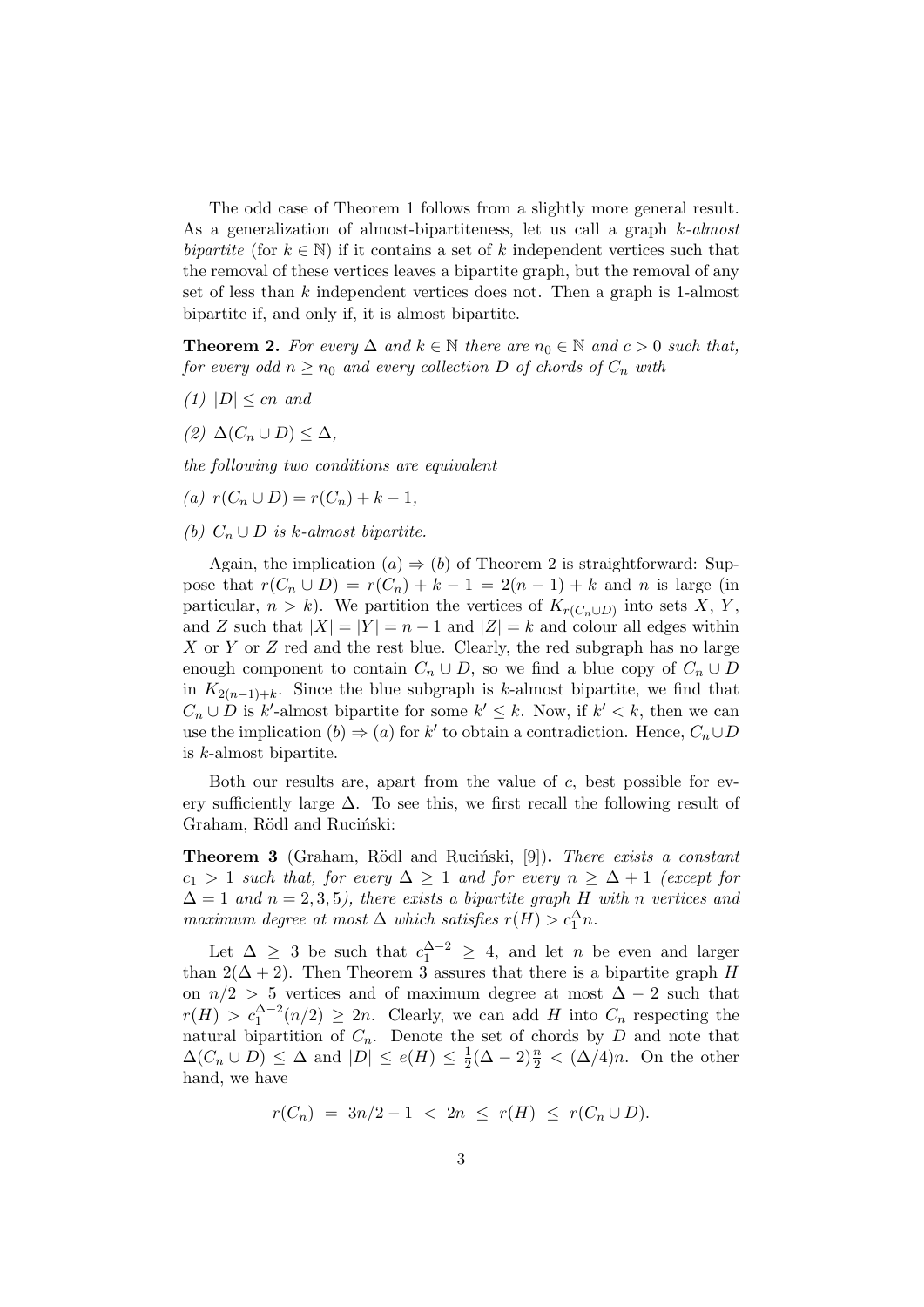Hence, this construction shows that the function from Condition (1) of Theorem 1 cannot be improved to anything above  $\Delta n/4$ .

A similar construction works for large odd *n*. In this case, let  $\Delta \geq 3$  be such that  $c_1^{\Delta-2} \geq 6$ ,  $n > \max\{2\Delta, 6k+1\}$ , and let H be a bipartite graph on  $(n+1)/2$  vertices with  $\Delta(H) \leq \Delta - 2$  and  $r(H) > c_1^{\Delta-2}(n+1)/2 \geq 3(n+1)$ .

Let  $v_1, v_2, \ldots, v_n$  be the (consecutive) vertices of  $C_n$ . We add k chords  $v_1v_3, v_4v_6, \ldots, v_{3k-2}v_{3k}$  and add H into the path  $v_{3k+1}, v_{3k+2}, \ldots, v_n$ , respecting its natural bipartition. Denote the set of thus created chords by D. Then  $C_n \cup D$  had maximum degree  $\Delta$ , it is k-almost bipartite because it contains k vertex-disjoint triangles  $v_1v_2v_3, v_4v_5v_6, \ldots, v_{3k-2}v_{3k-1}v_{3k}$  and removing vertices  $v_1, v_4, \ldots, v_{3k-2}$  from  $C_n \cup D$  yields a bipartite graph, and  $|D| \le e(H) + k \le \frac{1}{2}$  $\frac{1}{2}(\Delta - 2)^{\frac{n}{2}} + k < \frac{\Delta}{4}n$ . On the other hand, we have

$$
r(C_n) + k - 1 = 2n + k - 2 < 3(n+1) \le r(H) \le r(C_n \cup D).
$$

Furthermore, Theorem 3 also implies that Theorems 1 and 2 cannot be true for non-constant  $\Delta$ . Suppose that  $\Delta = \Delta(n) \rightarrow \infty$  as  $n \rightarrow \infty$ arbitrarily slowly. Note that we may assume that  $2 \log n > \Delta$ , because for faster growing  $\Delta$ , or more precisely, for all  $\Delta \geq 2 \log n$ , we can add  $K_{\log n, \log n}$ to  $C_n$  so that the resulting graph has maximum degree at most  $\Delta$  and it is bipartite, but its Ramsey number is at least  $r(K_{\log n, \log n}) > 2n$  for large n (cf. Chung and Graham [5]).

Now, let  $n_0$  be such that  $c_1^{\Delta}/\Delta^2 > 2$  for every  $n > n_0$ . Let H be a bipartite graph on  $n/\Delta^2 > \Delta + 1$  vertices and of maximum degree at most  $\Delta$  such that  $r(H) > c_1^{\Delta}(n/\Delta^2) > 2n$ . Again, we can add H into  $C_n$ respecting the natural bipartition of  $C_n$ . Denote the set of chords by D and note that  $|D| \leq e(H) \leq \frac{1}{2}$  $\frac{1}{2}(\Delta \frac{n}{\Delta^2}) = o(n)$ . On the other hand, we have

 $r(C_n) = 3n/2 - 1 \leq 2n \leq r(H) \leq r(C_n \cup D).$ 

# 2. Preliminaries

### 2.1. Notation and Two Facts

We use standard graph-theoretic notation. For a graph  $G$ , let  $V(G)$  denote the set of its vertices and  $E(G)$  the set of its edges. We denote by  $|G|$  and  $e(G)$  the number of vertices and edges of G. Given a set  $A \subset V(G)$  of vertices and a set  $F \subset E(G)$  of edges,  $G[A]$  stands for the subgraph of G induced by the vertices of A, and  $G - F$  is the subgraph of G with vertex set  $V(G)$  and edge set  $E(G) \setminus F$ .

Given two disjoint sets of vertices, A and B, we write  $E(A, B)$  for the set of edges with one endpoint in A and the other in B, we set  $e(A, B) :=$  $|E(A, B)|$ , and call  $G[A, B]$  the bipartite subgraph of G with bipartition A, B and edge set  $E(A, B)$ . The quantity  $d(A, B) := d(A, B)/|A||B|$  is the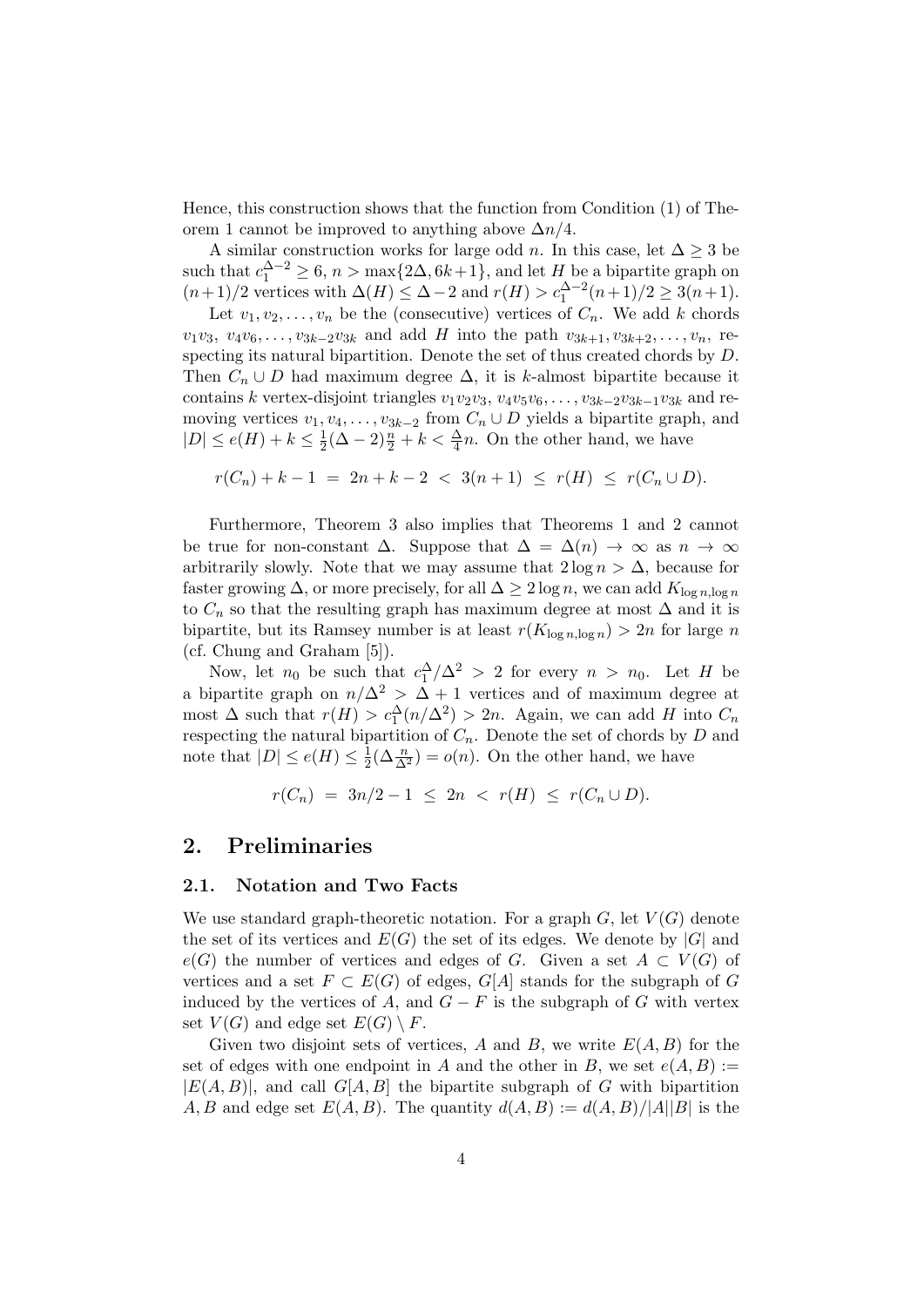density of the pair  $(A, B)$ . For a vertex a and a set B, we denote by  $N(a)$ the set of all vertices adjacent to a and set deg(a)  $:= |N(a)|$ .

Next, let us clarify some notation on paths: The length of a path is the number of edges it contains. An *odd path* is a path of odd length, an *even* path is a path of even length. A path is trivial if it consists of one vertex only. An  $x-y$  path is a path starting at vertex x and ending at vertex y. If x and y are vertices of some path P, then we denote by  $xPy$  the subpath of P starting at x and ending at y. If P is a path with one endvertex in a set A and the other one in a set B and does not meet  $A \cup B$  otherwise, then we say that P is an  $A-B$  path. For a set A, a non-trivial  $A-A$  path is also called an A-path.

We finish this subsection by quickly proving two easy facts, which will be needed in Section 3.3.

**Fact 4.** Let G be a bipartite graph, and let  $H \subseteq G$  be such that all  $V(H)$ paths of  $G - E(H)$  are odd. Then H has a bipartition  $U_1, U_2$  of its vertex set so that each  $V(H)$ -path in  $G - E(H)$  is a  $U_1-U_2$  path.

*Proof.* Take any bipartition of G and consider its restriction  $U_1, U_2$  to the vertices of  $H$ . Since the endpoints of every odd path cannot be in the same partite set, the statement of the fact follows.  $\Box$ 

Fact 5. Let  $H', G$  be a tripartite graphs such that  $G$  is obtained from  $H'$  by adding at most |H'| pairwise internally vertex disjoint  $V(H')$ -paths, each of odd length at least m,  $m \geq 3$ .

Then there is a graph H with  $H' \subseteq H \subseteq G$  and  $|H| \leq 3|H'|$  which has a tripartition  $U_1, U_2, U_3$  of its vertex set such that each  $V(H)$ -path in  $G - E(H)$  is an odd  $U_1-U_2$  path of length at least  $m-2$ .

*Proof.* Let  $H'$  have colour classes  $U'_1$ ,  $U'_2$  and  $U'_3$ . For each  $V(H')$ -path  $P = abc \dots xyz$  in  $G - E(H')$  that has at least one endvertex  $(a \text{ or } z)$  in  $U'_3$ , we add both b and y to H'. More precisely, if  $a, z \in U'_3$ , then we add b to  $U'_1$  and y to  $U'_2$ , and if only one of a, z lies in  $U'_3$ , say  $a \in U'_3$ , and  $z \in U'_i$ ,  $i \in \{1,2\}$ , then we add b to  $U_i'$  and y to  $U_{3-i}'$ . Call the obtained tripartite graph H, with partition classes  $U_1$ ,  $U_2$  and  $U_3$ . Clearly, the  $V(H)$ -paths in  $G - E(H)$  all have odd length  $\geq m-2$ , and since H is obtained from H' by adding two vertices from each  $V(H')$ -path, we also have  $|H| \leq 3|H'|$ .  $\Box$ 

### 2.2. Structural tools

We now present some structural results we will use, and which come from  $[1,$ 6, 10]. We also prove a corollary of one of these theorems, which will be tailor-made for our purposes.

The first two are well-known theorems of Erdős and Gallai.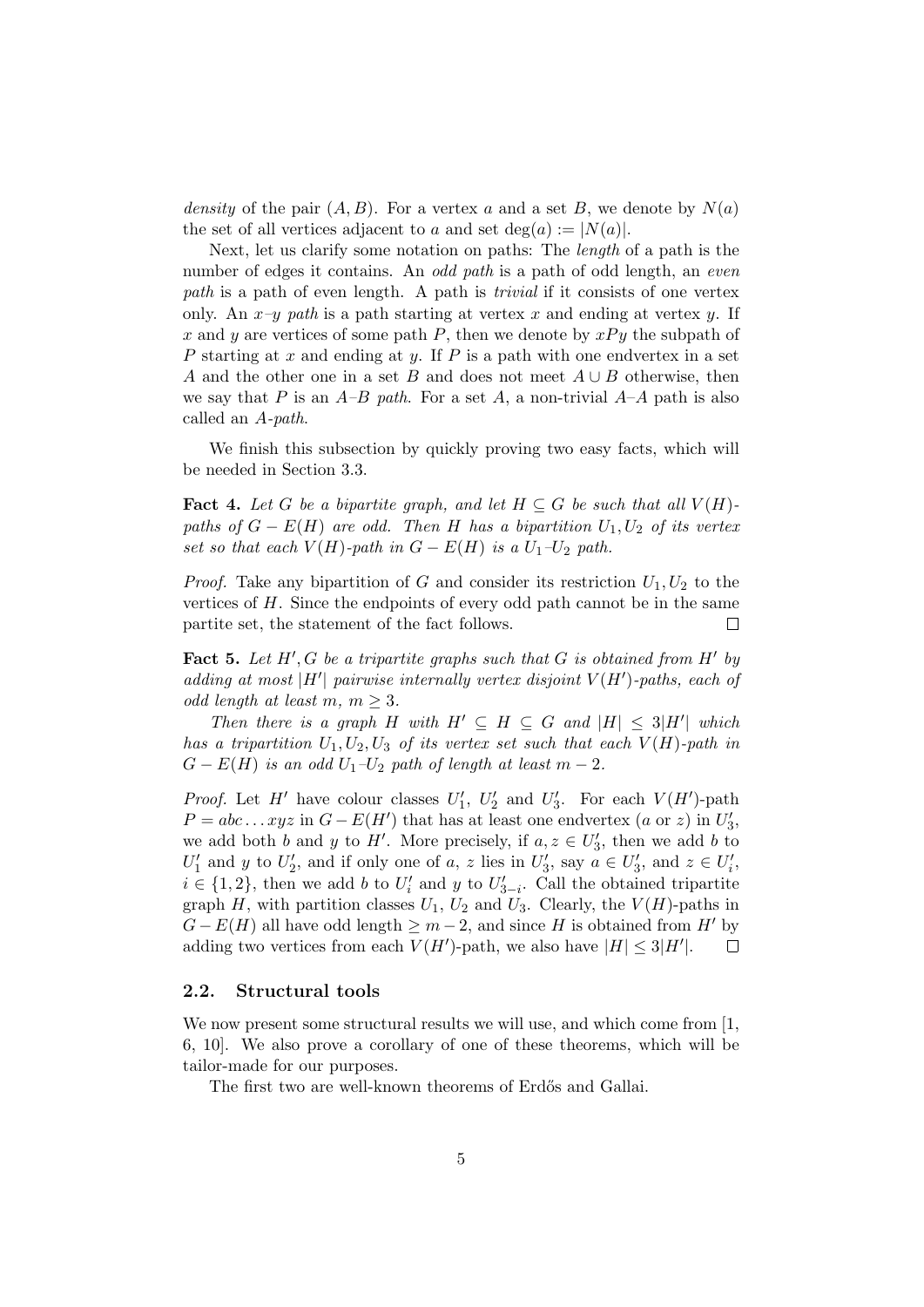**Theorem 6** (Erdős, Gallai, [6]). Every graph G with at least  $(n-1)(|G| 1)/2 + 1$  edges contains a cycle of length at least  $n \geq 3$ .

**Theorem 7** (Erdős, Gallai, [6]). Let G be a graph with  $v(G) \geq 3$  and minimum degree at least  $(|G|+1)/2$ . Then, for every two vertices u and v, there exists an  $u-v$ -path containing all vertices of  $G$ .

The next result is a recent one on embedding bounded degree graphs.

**Lemma 8** (Allen, Brightwell, Skokan, [1]). Given a natural number  $\Delta > 1$ and any  $0 < \varepsilon < 1/(\Delta^2+4)$ , let F be an n-vertex graph in which every vertex has degree at least  $3\Delta \epsilon n$ , and all but at most  $\epsilon n$  vertices have degree at least  $(1-2\varepsilon)n$ . Let J be any n-vertex graph with  $\Delta(J) \leq \Delta$ . Then  $J \subset F$ .

We also need a well-known result of Graham, Rödl and Ruciński on linear bounds for Ramsey numbers of bounded degree graphs.

**Theorem 9** (Graham, Rödl, Ruciński, [8]). There exists a constant  $c_2 > 1$ such that for all  $\Delta \geq 2$  and all  $n \geq \Delta + 1$ , every graph H with n vertices and maximum degree at most  $\Delta$  satisfies  $r(H) \leq 2^{c_2 \Delta (\log \Delta)^2} n$ .

Finally, we will need stability results on monochromatic cycles in graphs whose edges are multicoloured. (A multi-colouring of the edges of some graphs is an assigment of colours to the edges in which an edge can have more than one colour.) It will come as no surprise that there are two cases, according to the parity of the cycle. We start with the odd case:

**Theorem 10** (Kohayakawa, Simonovits, Skokan, [10]). For  $\gamma \in (0, 10^{-2})$ , let  $\bar{m}, \bar{M}$  be integers with  $\bar{m} > \gamma^{-6}$  and  $\bar{M} \geq (3/2 + 14\gamma)\bar{m}$ . Suppose that G is a graph on  $\overline{M}$  vertices with  $\delta(G) \geq \overline{M} - \gamma \overline{m}$ .

Then every multi-colouring of the edges of G with 2 colours contains either a monochromatic odd cycle  $C_{\ell}$  for some  $\ell \geq (1 + \gamma)\bar{m}$  or there is a vertex  $x \in V(G)$ , a partition of  $V(G) \setminus \{v\}$  into two sets  $V_1$  and  $V_2$ , and an  $i \in \{1,2\}$  such that

- (a) all edges of  $G[V_1] \cup G[V_2]$  have only colour i,
- (b) all edges of  $G[V_1, V_2]$  have only colour  $2 i$ , and
- (c)  $|V_1|, |V_2| < (1 + \gamma)\bar{m}$ .

A similar result holds for even cycles.

**Theorem 11** (Kohayakawa, Simonovits, Skokan, [10]). For each  $\beta \in (0, 10^{-6})$ , there is an  $n_{\text{even}} \in \mathbb{N}$  such that the following holds for all integers m, M with  $m > n_{\text{even}}$  and  $M \geq (3/2 - \beta)m$ .

If the edges of a graph G on M vertices with  $\delta(G) \geq M - \beta m$  are multicoloured with 2-colours, then G either contains a monochromatic even cycle  $C_{\ell}$  for some  $\ell \geq (1+\beta)m$  or there is a partition of  $V(G)$  into sets  $V_1$ ,  $V_2$ and W, and an  $i \in \{1,2\}$  such that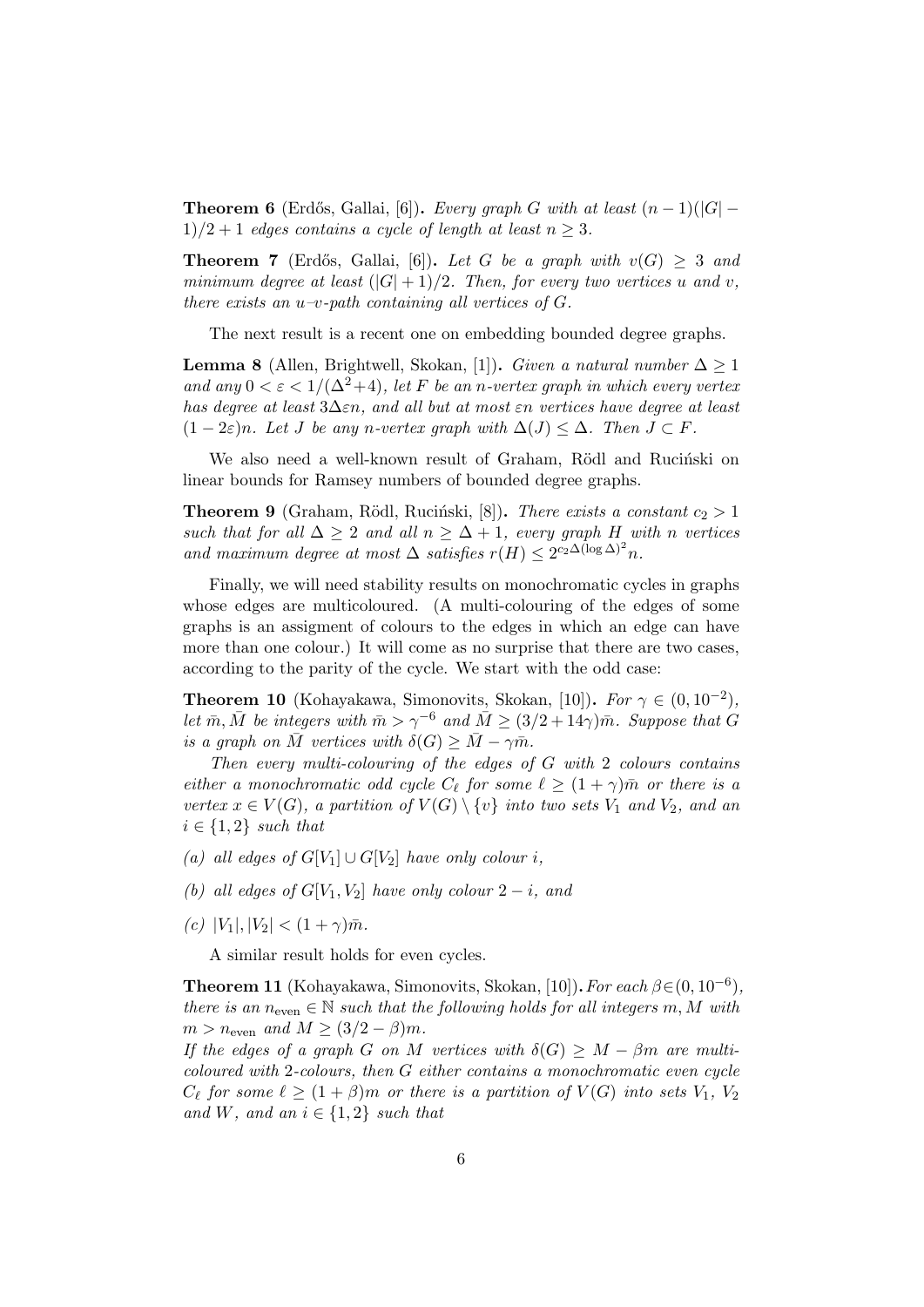- (a) all but at most  $\beta^{1/5}|V_1|^2$  edges of  $G[V_1]$  have only colour i,
- (b) all but at most  $\beta^{1/5}|V_1||V_2|$  edges of  $G[V_1, V_2]$  have only colour  $3-i$ , and
- (c)  $|V_1| > (1 \beta)m$ ,  $|V_2| > (1 \beta)m/2$ ,  $|W| < \beta^{1/5}m$ .

In addition to Theorem 11, we will use its following corollary:

Corollary 12. The sets  $V_1$  and  $V_2$  from Theorem 11 contain sets A and B, respectively, such that

- (a') the minimum degree in colour i in G[A] is at least  $(1 \beta^{1/20})$ ]A], the maximum degree in colour  $3 - i$  in  $G[A]$  is at most  $\beta^{1/20}|A|$ ,
- (b') in colour  $3 i$  in G[A, B], every vertex of A has degree at least  $(1 \beta^{1/20}$ |B| and every vertex of B has degree at least  $(1 - \beta^{1/20})$ |A|, and

$$
(c') |A| \ge (\frac{2}{3} - \beta^{1/20})\frac{3}{2}m, |B| \ge (\frac{1}{3} - \beta^{1/20})\frac{3}{2}m.
$$

*Proof.* Observe that, firstly, condition (a) implies that, in  $V_1$ , there are at most  $2\beta^{1/10}|V_1|$  vertices that, in colour  $3 - i$ , have degree at least  $\beta^{1/10}|V_1|$ inside  $V_1$ . Secondly, (b) implies that  $V_1$  contains at most  $\beta^{1/10}|V_1|$  vertices sending at least  $\beta^{1/10}|V_2|$  edges of colour *i* to  $V_2$ . Finally, (b) implies that, in  $V_2$ , there are at most  $\beta^{1/10}|V_2|$  vertices that send at least  $\beta^{1/10}|V_1|$  edges of colour  $i$  to  $V_1$ .

Remove these in total at most  $3\beta^{1/10}|V_1|$  vertices from  $V_1$  and at most  $\beta^{1/10}|V_2|$  vertices from  $V_2$  to obtain sets A and B as required. In fact, by construction, each vertex of A is incident with at most  $\beta^{1/10}|V_1| \leq \beta^{1/20}|A|$ edges of colour  $3-i$  that go to other vertices of A. Thus (a') holds. Similarly we can see that (b') holds.

For (c'), we have to see that  $|A| \geq (1 - \frac{3}{2})$  $\frac{3}{2}\beta^{1/20}$ )*m* and  $|B| \ge (1 3\beta^{1/20})\frac{m}{2}$  $\frac{m}{2}$ . This is true as  $|A| \ge (1 - 3\beta^{1/10})|V_1|$  and  $|B| \ge (1 - \beta^{1/10})|V_2|$ by construction. Using  $(c)$ , we thus obtain  $(c')$ .  $\Box$ 

### 2.3. Regularity

In this section we introduce some very well-known concepts; the reader familiar with regularity is invited to skip this section.

We start with giving the standard definition of regularity.

**Definition 13.** Given  $\varepsilon > 0$  and disjoint subsets A, B of the vertex set of a graph G, we say that the pair  $(A, B)$  is  $\varepsilon$ -regular in G if, for every pair  $(A', B')$  with  $A' \subseteq A$ ,  $|A'| \geq \varepsilon |A|$ ,  $B' \subseteq B$ ,  $|B'| \geq \varepsilon |B|$ , we have

$$
\big|d(A',B') - d(A,B)\big| < \varepsilon.
$$

When there is no danger of confusion, we simply say that the pair  $(A, B)$  is ε-regular.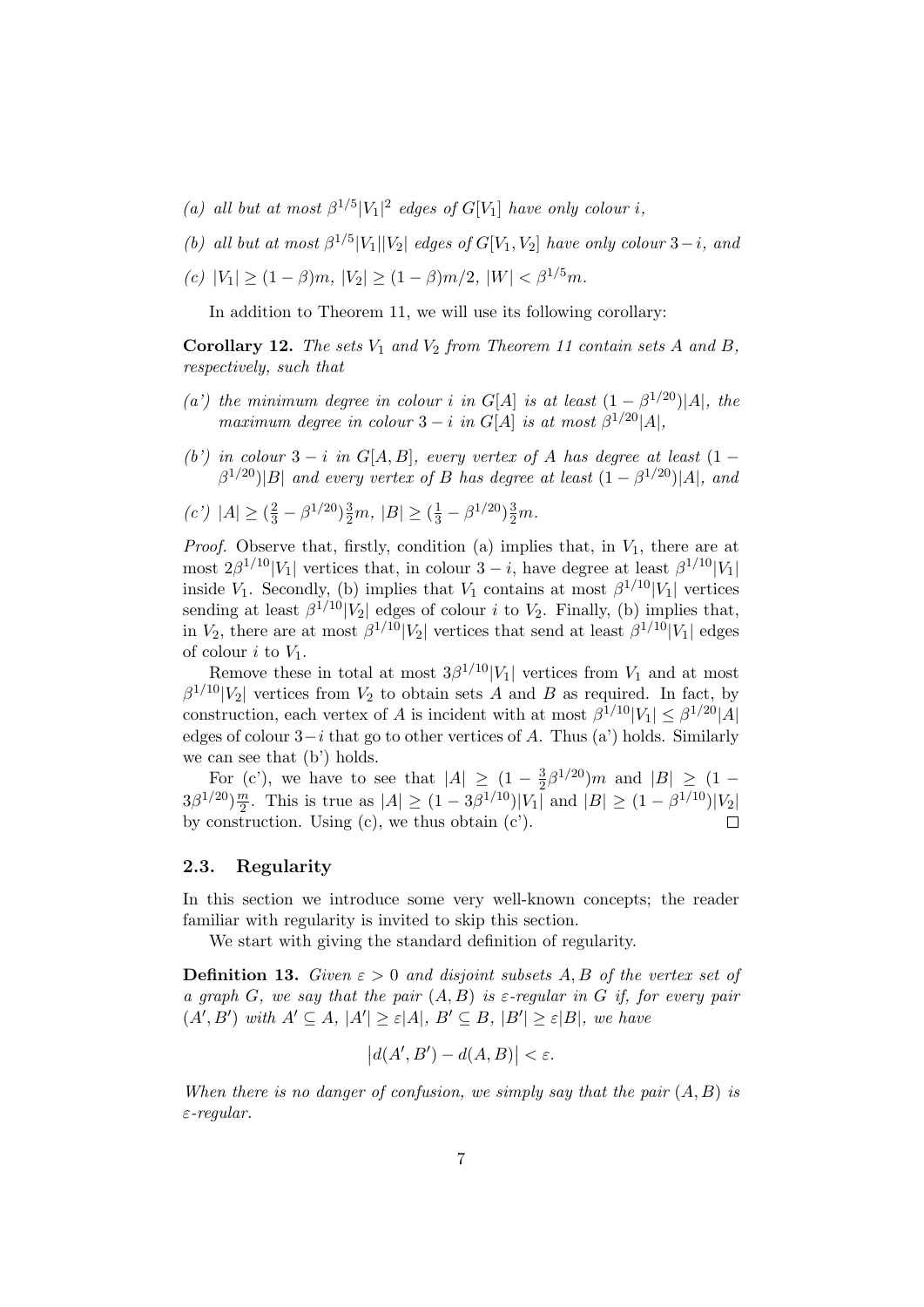We now turn to the regularity lemma.

**Theorem 14** (Regularity Lemma; Szemerédi, [13]). For every  $\varepsilon > 0$  and  $m_{\text{reg}} > 0$ , there are  $M_{\text{reg}}$  and  $n_{\text{reg}}$  such that, for each graph G on at least  $n_{reg}$  vertices, there exists a partition  $V_0, V_1, \ldots, V_t$  of  $V(G)$  such that

- (i)  $m_{\text{reg}} \leq t \leq M_{\text{reg}}$ ;
- (*ii*)  $|V_1| = |V_2| = ... = |V_t|$  and  $|V_0| \leq \varepsilon |V(G)|$ ;
- (iii) for each i,  $1 \leq i \leq t$ , all but at most  $\epsilon t$  of the pairs  $(V_i, V_j)$ ,  $1 \leq j \leq t$ , are ε-regular.

We shall refer to a partition of  $V(G)$  satisfying coditions (i)–(iii) as  $\varepsilon$ -regular with respect to G.

We continue by stating two facts on  $\varepsilon$ -regular pairs, which are very wellknown, and can be found for example in [11].

**Fact 15.** Let  $(V_1, V_2)$  be an  $\varepsilon$ -regular pair of density  $d \geq 2\varepsilon$  in some graph G. Then all but at most  $\varepsilon|V_1|$  vertices  $v_1 \in V_1$  are such that  $\deg(v_1) \geq (d-\varepsilon)|V_2|$ . We shall refer to such a vertex  $v_1$  as  $\varepsilon$ -typical in G with respect to  $V_2$ .

**Fact 16.** Let  $0 < \varepsilon \leq 1/4$  and let  $(V_1, V_2)$  be an  $\varepsilon$ -regular pair of density d. Then, for every  $V'_1 \subseteq V_1$ ,  $V'_2 \subseteq V_2$  such that  $|V'_1| \geq \varepsilon^{1/2}|V_1|$  and  $|V'_2| \geq$  $\varepsilon^{1/2}|V_2|$ , the pair  $(V'_1, V'_2)$  is  $\varepsilon^{1/2}$ -regular with density at least  $d-\varepsilon$ .

We now state the so-called embedding lemma. Given a graph R and a positive integer  $s$ , let  $R_s$  be the graph obtained from  $R$  by replacing each vertex v of R with an independent set  $V_v$  of size s, and each edge vw of R with the complete bipartite graph on  $V_v$  and  $V_w$ .

**Lemma 17** (Embedding lemma, [11]). For all  $\Delta \in \mathbb{N}$  and  $p > 0$ , if  $\varepsilon' > 0$ is such that  $(p-\varepsilon')^{\Delta} - \Delta \varepsilon' > p^{\Delta}/2$ , then the following holds for every graph H of maximum degree  $\Delta$ .

Let R be a graph on vertices  $1, \ldots, r$ , and let G be a graph on the union of the sets  $V_1, \ldots, V_r$ , where each  $V_i$  has the same size  $\lambda$ , and for each edge  $ij \in E(R)$  the pair  $(V_i, V_j)$  is  $\varepsilon'$ -regular and of density at least p. Suppose  $s \leq p^{\Delta} \lambda/2$ . If  $H \subseteq R_s$ , then also  $H \subseteq G$ .

In particular, we note that the conditions of Lemma 17 are satisfied if

$$
\varepsilon' \le \frac{p^{\Delta}}{4\Delta} \quad \text{and} \quad s \le 2\Delta\varepsilon'\lambda. \tag{1}
$$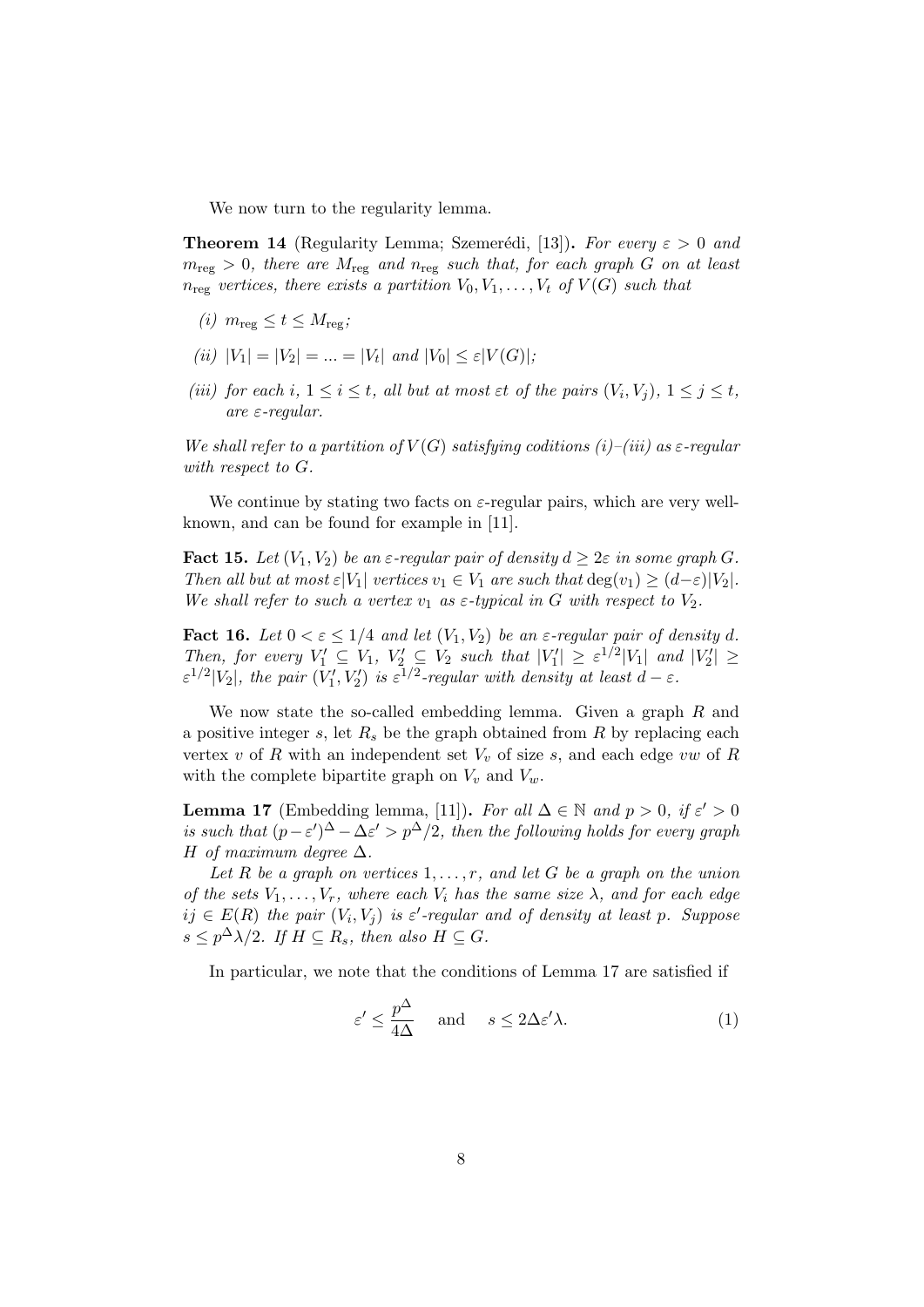### 2.4. Embedding long paths

In this section we prove an important lemma, Lemma 19, which shall be used later in the proof of our main theorems. This lemma is about embedding a family of long paths into a sequence of  $\varepsilon$ -regular pairs. As a starting point, we use a lemma from [3] that shows under which condition we can embed a path into one regular pair.

**Lemma 18** (Benevides, [3]). For every  $\delta' \in (0,1)$  and for every  $\varepsilon' \in (0,\frac{\delta'}{20})$ , there is an  $n_{18} = n_{18}(\delta', \varepsilon')$  with the following property: Let  $n \geq n_{18}$  and let  $(X_1, X_2)$  be an  $\varepsilon'$ -regular pair (in some graph) with density at least  $\delta'$ and with  $|X_1| = |X_2| = n$ . Then, for every  $\ell, 1 \leq \ell \leq n - 2\varepsilon' n/\delta$ , and for every two vertices  $v_1 \in X_1, v_2 \in X_2$  such that  $deg(v_1), deg(v_2) \geq \delta' n/2$ , there exists a  $v_1-v_2$ -path of length  $2\ell + 1$ .

We now show how to embed more paths into a longer sequence of regular pairs.

**Lemma 19.** Let G be a graph, let  $\varepsilon \in (0, 1/625)$ , and let  $P_1, \ldots, P_k$  be a collection of pairwise internally vertex disjoint paths of odd lengths. Suppose that  $\ell \in \mathbb{N}$  is odd and  $V_1, \ldots, V_{\ell} \subseteq V (G)$  are such that

- (i)  $|V_1| = |V_2| = \ldots = |V_\ell| \ge n_{18}(\varepsilon^{1/4}, \varepsilon^{1/2})/4\varepsilon^{1/2};$
- (ii)  $V_1, \ldots, V_\ell$  are pairwise disjoint, except (possibly) for  $V_1$  and  $V_\ell$ ;
- (iii) for all  $i \in [\ell-1]$ , the pair  $(V_i, V_{i+1})$  is  $\varepsilon$ -regular of density at least  $2\varepsilon^{1/4}$ ,
- (iv)  $k \leq \varepsilon^{1/2} |V_1|$ ;
- (v) for all  $i \in [k], p^i := |E(P_i)| \geq 3\ell;$

$$
(vi) \sum_{i=1}^{k} p^{i} \le (1 - 2\varepsilon^{1/4}) (\ell - 2)|V_1|;
$$

- (vii) for all  $i \in [k]$ , the first vertex of  $P_i$  is embedded in a vertex  $a_i \in V_1$  and the last vertex of  $P_i$  is embedded in a vertex  $b_i \in V_\ell$ ; and
- (viii) for all  $i \in [k]$ ,  $a_i$  is  $\varepsilon$ -typical in G with respect to  $V_2$  and  $b_i$  is  $\varepsilon$ -typical in G with respect to  $V_{\ell-1}$ .

Then we can extend  $A := \bigcup_{i=1}^{k} \{a_i, b_i\}$  to an embedding of all of  $\bigcup_{i=1}^{k} P_i$ in G such that the only vertices from  $V_1 \cup V_\ell$  used are those from A.

Notice that the sets  $V_1$  and  $V_\ell$  can have a non-empty intersection. Consequently, in such a case, it is possible to choose  $a_i = b_i$  and obtain a cycle of length  $p^i$  instead of path of length  $p^i$ . However, in this paper, we will always make sure that  $a_i \neq b_i$ .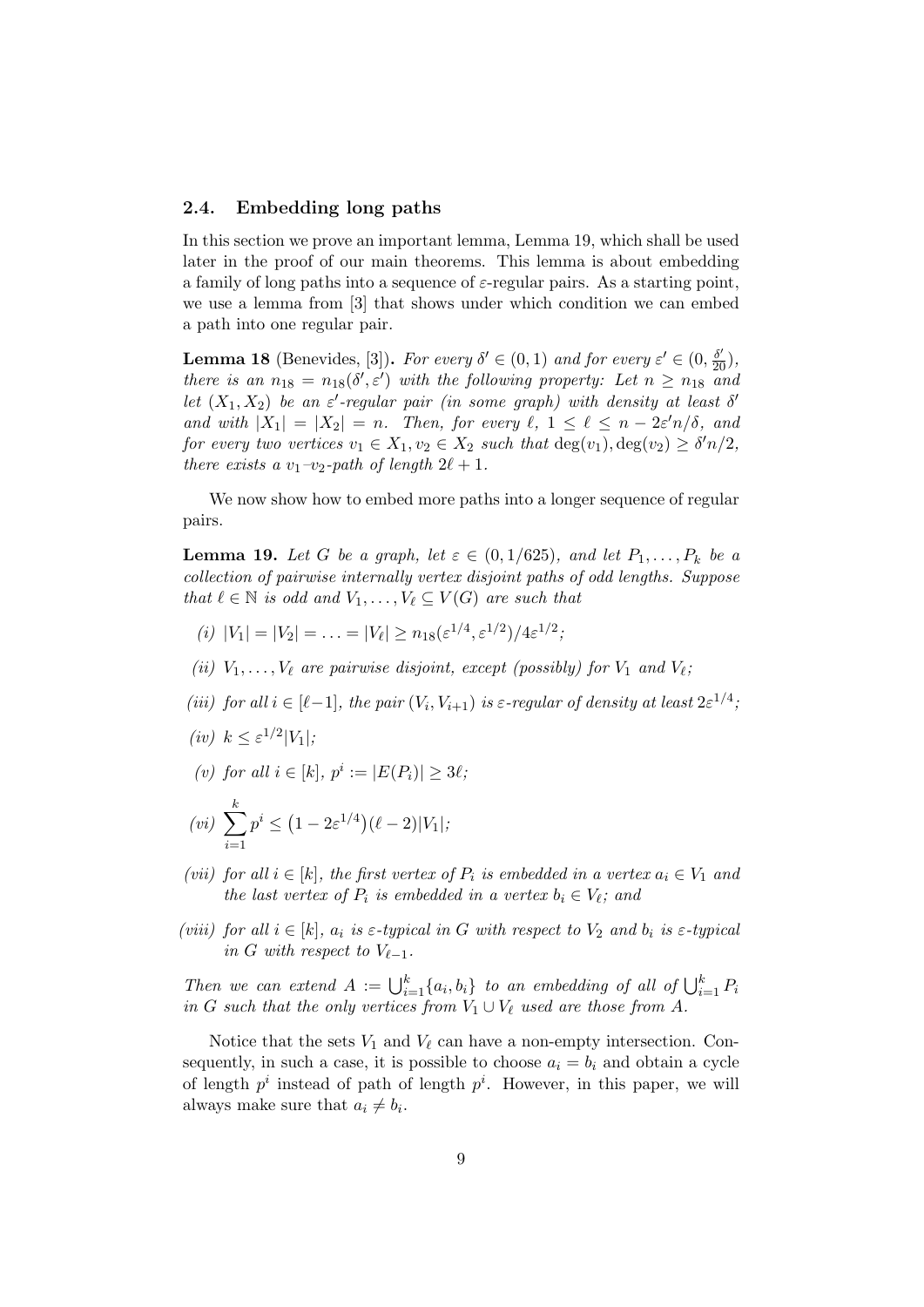*Proof.* For every  $j \in [\ell - 1]$  and for all  $i \in [k]$ , we choose an odd number  $q_j^i$ that will indicate how many edges of  $P_i$  we plan to embed into the pair  $(V_j, V_{j+1})$ . We choose the numbers  $q_j^i$  so that they satisfy the following three conditions:

(a)  $q_j^i = 1$  if j is odd, and  $q_j^i \geq 3$  if j is even;

(b) 
$$
\sum_{j=1}^{\ell-1} q_j^i = p^i
$$
 for each  $i \in [k]$ ; and

(c) 
$$
\sum_{i=1}^{k} (q_j^i + 1) \le 2(1 - 2\varepsilon^{1/4})|V_j|
$$
 for each even  $j \in [\ell - 1]$ .

Observe that such a choice is possible because of asumptions (v) and (vi).



Figure 1: The numbers  $q_j^i$  stand for the number of edges of  $P_i$  we wish to embed in the pair  $(V_i, V_{i+1})$ .

Now, for  $j \in [\ell]$  and  $i \in [k]$ , set

$$
Q^i_j := \sum_{h=1}^{j-1} q^i_h + 1
$$

and let  $v_j^i$  denote the  $Q_j^i$ -th vertex on  $P_i$ . In particular, the preimage of  $w_1^i := a_i$  is  $v_1^i$  and the preimage of  $w_\ell^i := b_i$  is  $v_\ell^i$ .

Next, successively, for each  $i \in [k]$ , we embed  $P_i$  in the following way: For each  $j = 2, \ldots \ell - 1$ , we will consider certain sets  $W_j^i \subset V_j$ . The idea is that, for even j, the sets  $W^i_j$  and  $W^i_{j+1}$  contain possible images for  $V(v^i_j P_i v^i_{j+1}) \cap$  $V_j$ . The sets  $W_j^i$  will satisfy the following conditions.

- (d)  $W_2^i \subset N(w_1^i) \cap V_2$ ,  $W_{\ell-1}^i \subset N(w_{\ell}^i) \cap V_{\ell-1}$ , and  $W_j^i \subset V_j$  for each  $j =$  $3, \ldots, \ell - 2;$
- (e)  $W_j^i$  contains no vertex of  $P_1, \ldots, P_{i-1}$ , for any  $j = 2, \ldots, \ell 1$ ;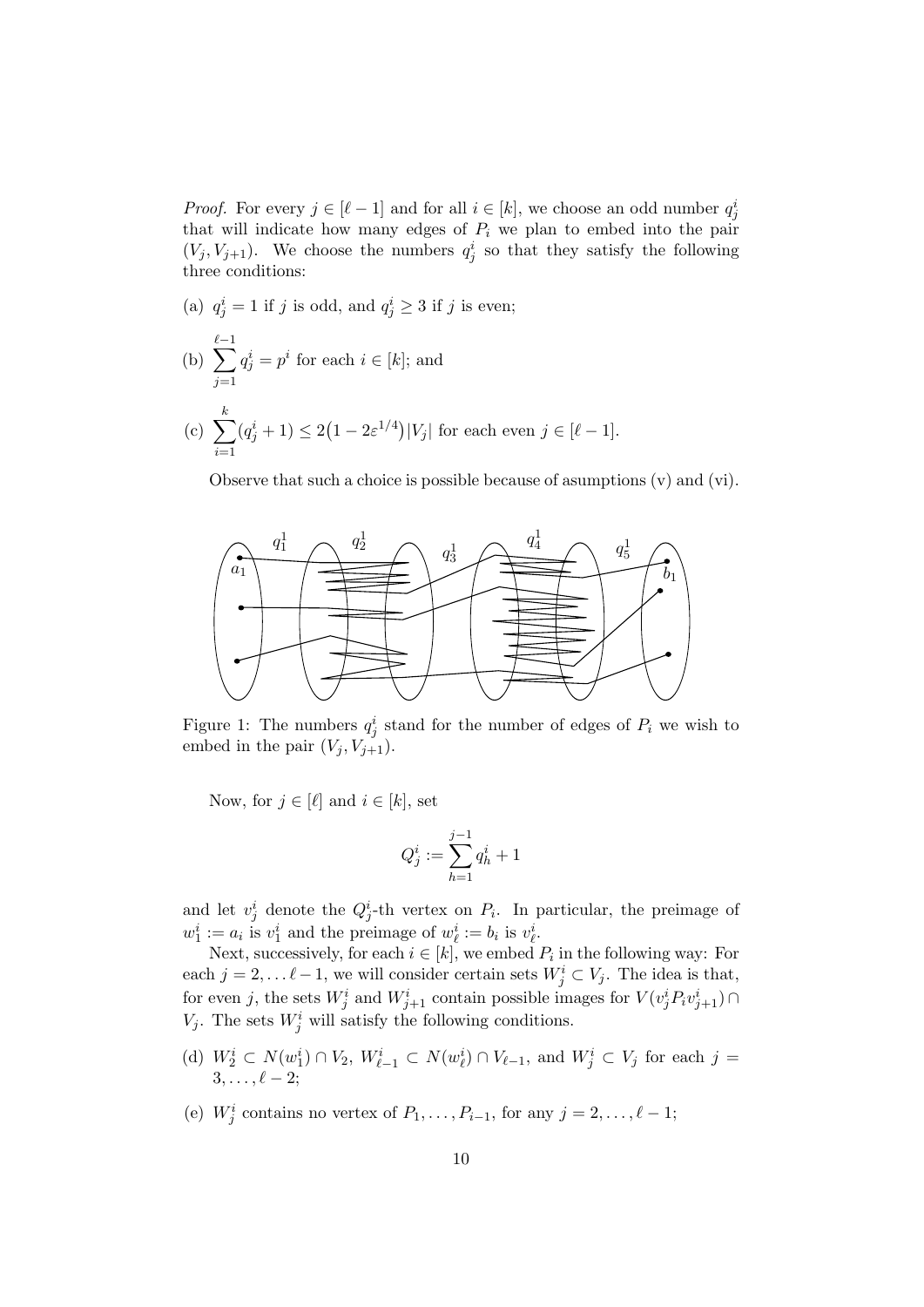- (f)  $(1 2\varepsilon^{1/4})|W_j^i| > (q_{\xi}^i)$  $\frac{i}{2\lfloor \frac{j}{2} \rfloor} + 1)/2$  for each  $j = 2, \ldots, \ell - 1;$
- (g)  $|W_j^i| > 4\varepsilon^{1/2}|V_j|$  for  $j = 2, ..., \ell 1$ ; and
- (h)  $|W_j^i| = |W_{j+1}^i|$  for each even  $j = 2, 4, ..., \ell 2$ .

Observe that (g), together with Fact 16, ensures that, for  $j = 2, \ldots, \ell-2$ ,

 $(W_j^i, W_{j+1}^i)$  is  $\varepsilon^{1/2}$ -regular with density at least  $2\varepsilon^{1/4} - \varepsilon > \varepsilon^{1/4}$ . (2)

First, assuming the existence of the sets  $W_j^i$ , let us embed all the  $P_i$ . We will show later that the sets  $W_j^i \subset V_j$  satisfying (d)–(h) do exist. We shall start with the vertices  $v_j^i$ , which will be placed in the following way.

For  $j = 2, \ldots \ell - 1$ , the vertex  $v_j^i$  is embedded in a vertex  $w_j^i$  of  $W_j^i$  such that

$$
w_j^i
$$
 is  $\varepsilon^{1/2}$ -typical in G with respect to  $W_{j-1}^i$  and  $W_{j+1}^i$ , (3a)

and

$$
w_j^i w_{j+1}^i \text{ is an edge of } G^r \text{ if } q_j^i = 1. \tag{3b}
$$

By Fact 15, all but at most  $2\varepsilon^{1/2}|W_j^i|$  vertices in  $W_j^i$  satisfy (3a). In order to see (3b), observe that the sets of vertices satisfying (3a) for  $j$  and for  $j+1$  are large enough to apply  $\varepsilon^{1/2}$ -regularity of  $(W^i_j, W^i_{j+1}),$  hence there must be an edge  $w_j^i w_{j+1}^i$  between them. (Note that condition (3b) holds also for  $j = 1, \ell - 1$ , because of (d).)

The last step of our embedding is the embedding of the subpaths  $v_j^i P_i v_{j+1}^i$ for each even  $j \in [\ell]$ . By (a) we know that  $v_j^i P_i v_{j+1}^i$  has odd length  $q_j^i \geq 3$ . We wish to embed the edges of  $v_j^i P_i v_{j+1}^i$  into the pair  $(W_j^i, W_{j+1}^i)$ . For this, we plan to use Lemma 18 with  $\delta' = \varepsilon^{1/4}$  and  $\varepsilon' = \varepsilon^{1/2}$ . The assumptions of Lemma 18 are verified in  $(2)$ ,  $(f)$ ,  $(h)$  and  $(3a)$ , and the only condition being left to check is that  $|W_j^i| \ge n_{18}$ . But this follows from

$$
|W_j^i| \stackrel{(g)}{\geq} 4\varepsilon^{1/2} |V_j| \stackrel{(i)}{\geq} n_{18}(\varepsilon^{1/4}, \varepsilon^{1/2}) = n_{18}(\delta', \varepsilon').
$$

This completes the embedding of the paths  $P_i$ . It only remains to show that the sets  $W_j^i \subset V_j$  satisfying (d)–(h) do exist. Let  $i \leq k$  be given and assume we have already embedded all paths  $P_h$  with  $h < i$ . Let U be the set of all vertices used by our embedding of  $\bigcup P_h$ .

 $h$  $$ Now, for  $j = 2, \ell - 1$ , choose  $W_j^i \subseteq N(w_j^i) \cap V_j - U$  and, for  $j = 3, \ldots, \ell - 2$ ,  $W_j^i \subseteq V_j - U$  as large as possible, but such that  $|W_j^i| = |W_{j+1}^i|$  for each even  $j = 2, 4, \ldots, \ell-2$ . This choice clearly guarantees conditions (d), (e), and (h).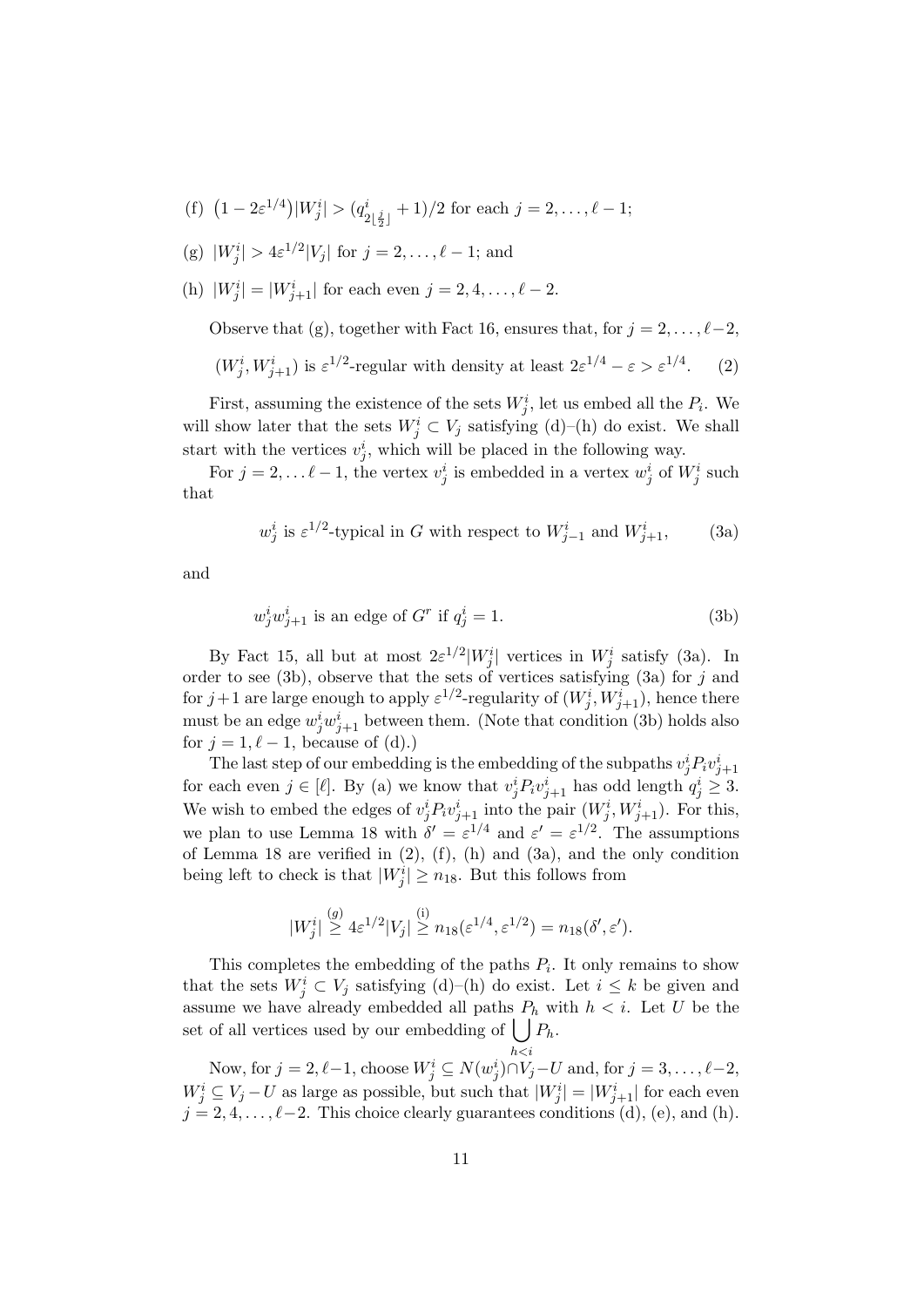To show (g), observe that, for  $j = 2, \ell - 1$ , we have

$$
|N(w_j^i) \cap V_j - U| \overset{\text{(viii)}}{\ge} \lfloor (2\varepsilon^{1/4} - \varepsilon)|V_j| \rfloor - k
$$
  

$$
\overset{\text{(iv)}}{\ge} \varepsilon^{1/4}|V_j| - \varepsilon^{1/2}|V_j|
$$
  

$$
> 4\varepsilon^{1/2}|V_j|.
$$

Furthermore, for  $j = 3 \ldots, \ell - 2$ , we know by (c) that

$$
|V_j - U| \ge |V_j| - (1 - 2\varepsilon^{1/4})|V_j| \ge 4\varepsilon^{1/2}|V_j|,
$$

thus (g) is established.

In a similar way we see (f). For all even  $j \in [\ell - 1]$ , we have

$$
|V_j - U| = |V_j| - \sum_{h=1}^{i-1} \frac{q_j^h + 1}{2}
$$
  

$$
\geq \frac{1}{1 - 2\varepsilon^{1/4}} \sum_{h=1}^k \frac{q_j^h + 1}{2} - \sum_{h \in [k], h \neq i} \frac{q_j^h + 1}{2}
$$
  

$$
\geq \frac{1}{1 - 2\varepsilon^{1/4}} \frac{q_j^i + 1}{2}.
$$

For odd  $j \in [\ell - 1]$  it suffices to notice that  $|W_j^i| = |W_{j-1}^i|$  by (h).

 $\Box$ 

# 3. The proof of the main theorems

## 3.1. Fixing the parameters

We shall prove at the same time, and with the same parameters c and  $n_0$ , Theorem 1 for even  $n \geq n_0$  and Theorem 2 for odd  $n \geq n_0$ . Recall that we only need to worry about the implication (b)  $\Rightarrow$  (a).

Suppose that  $\Delta > 2$  and, for odd n, also a fixed  $k \in \mathbb{N}$  are given. Set

$$
\varepsilon := \frac{1}{200k \cdot \Delta^{4000c_2 \Delta (\log \Delta)^2}}
$$
(4)

where the constant  $c_2$  comes from Theorem 9, and set

$$
m_{\text{reg}} := \frac{n_{\text{even}}}{\varepsilon^6},\tag{5}
$$

where  $c_2 > 1$  comes from Theorem 9 and  $n_{\text{even}}$  is given by Theorem 11 for the input

 $\beta := \varepsilon^{1/5}.$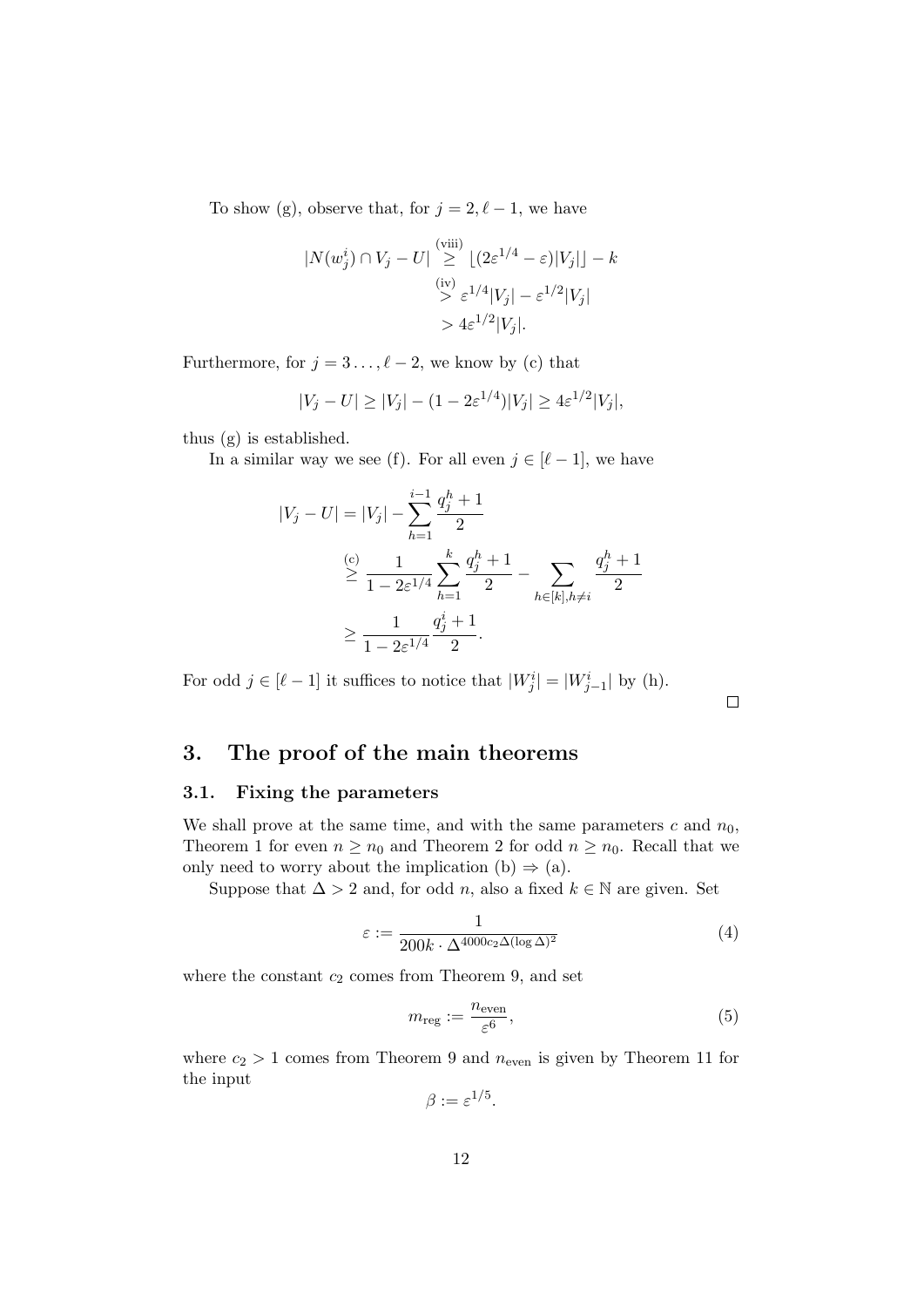For the parameters  $\varepsilon$  and  $m_{\text{reg}}$  the Regularity Lemma (Theorem 14) yields numbers  $M_{\text{reg}}$  and  $n_{\text{reg}}$ . We now set

$$
c := \frac{\varepsilon^2}{16M_{\text{reg}}^2} \tag{6}
$$

and

$$
n_0 := \frac{M_{\text{reg}} n_{18}}{4\varepsilon^{1/2} (1 - \varepsilon)},\tag{7}
$$

where  $n_{18}$  is given by Lemma 18 for  $\delta' := \varepsilon^{1/4}$  and  $\varepsilon' := \varepsilon^{1/2}$ .

Now suppose  $n \geq n_0$  and let

$$
N := \begin{cases} r(C_n) & \text{if } n \text{ is even,} \\ r(C_n) + k - 1 & \text{if } n \text{ is odd.} \end{cases}
$$

Let a 2-colouring of the edges of  $K_N$  be given, with colours red and blue, say, which induce the (spanning) subgraphs  $G<sup>r</sup>$  and  $G<sup>b</sup>$ .

Further, let  $D$  be a set of chords of  $C_n$  satisfying assumptions 1 and 2 of Theorems 1 and 2, and such that  $C_n \cup D$  is bipartite if n is even and  $k$ -almost bipartite if  $n$  is odd. Our aim is to find a monochromatic copy of  $C_n \cup D$  in  $K_N$ .

# 3.2. Applying regularity to  $G<sup>r</sup>$  and  $G<sup>b</sup>$

The regularity lemma (Theorem 14) applied to  $G<sup>r</sup>$  yields a partition  $V_0$ ,  $V_1, \ldots, V_t$  of  $V(G^r)$  that is  $\varepsilon$ -regular with respect to  $G^r$ . It is well-known that this partition is also  $\varepsilon$ -regular with respect to  $G^b$ .

Substituting each  $V_i$ ,  $i > 0$ , with a vertex i and each  $\varepsilon$ -regular pair  $(V_i, V_j)$  with an edge ij, we obtain the so-called reduced graph R with vertex set  $[t] = \{1, 2, ..., t\}$  such that

- (I)  $M_{\text{reg}} \geq t \geq m_{\text{reg}};$
- (II)  $N/t \geq |V_i| \geq (1-\varepsilon)N/t;$
- (III)  $\delta(R) \geq t 1 \varepsilon t$ .

We define an edge-(multi)colouring of  $R$  as follows. Colour the edge  $ij \in E(R)$  red (blue) if the density of  $(V_i, V_j)$  in  $G^r$  (in  $G^b$ ) is at least d, where

$$
d := 4 \max \left\{ \varepsilon^{1/100}, (4\Delta \cdot 2\varepsilon)^{1/\Delta} \right\} < \frac{1}{\Delta^{40}}. \tag{8}
$$

Notice that every edge of R receives a colouring because  $d < 1/2$ .

Let us fix some more notation: if  $xy$  is a red/blue edge in R (or in  $G<sup>r</sup>$ or in  $G^b$ ), then well call x a red/blue neighbour of y.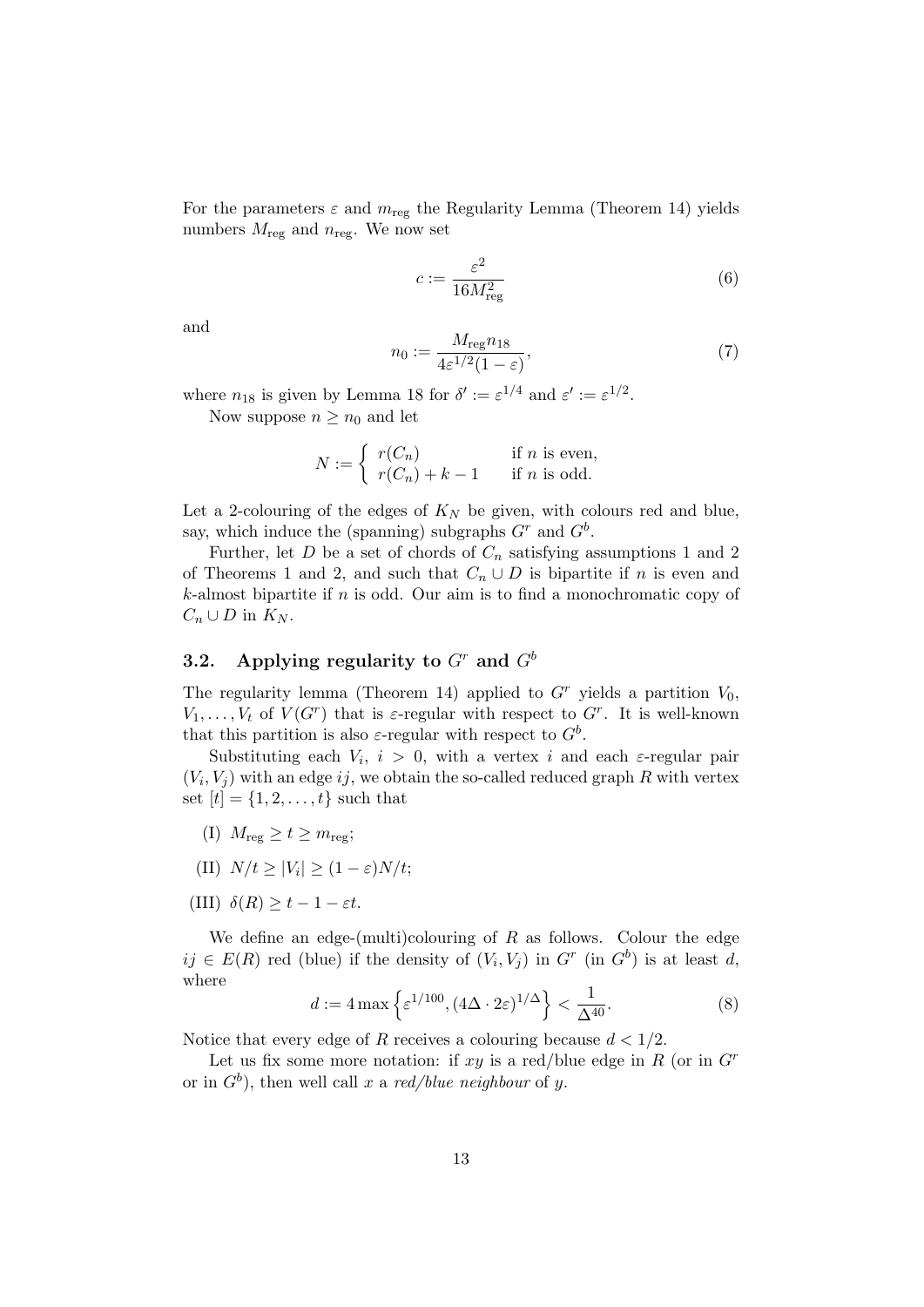### 3.3. Preparing  $C_n \cup D$

Set

$$
z:=\frac{\varepsilon^2 n}{M_{\rm reg}|D|}
$$

and, since  $|D| \leq cn$ , notice that

$$
z \ge \frac{\varepsilon^2}{cM_{\text{reg}}} \stackrel{(6)}{\ge} 16M_{\text{reg}}.\tag{9}
$$

Let  $H''$  be the subgraph of  $C_n \cup D$  induced by D and all  $V(D)$ -paths in  $C_n$ of length at most z. Then

$$
|H''| \le 2z|D| = 2\frac{\varepsilon^2 n}{M_{\text{reg}}}.\tag{10}
$$

Now,  $C_n \cup D - E(H'')$  is the union  $\mathcal{P}''$  of several  $V(D)$ -paths, each of them longer than z. We wish to have them all of the same parity. For this reason, for each such even path  $P = v_1, v_2, \ldots, v_{2i+1}$ , we remove vertex  $v_2$  and edge  $v_1v_2$  from P, add them to H'', and call the obtained graph H'. Observe that we have added at most  $|H''|$  new vertices. Thus,

$$
|H'| \le 2|H''|,\tag{11}
$$

and

all 
$$
V(D)
$$
-paths of  $C_n \cup D - E(H')$  are odd. (12)

If n is even, then  $C_n \cup D$ , and thus also H', is bipartite. By Fact 4 and by (12), we can arrange the colour classes  $U_1, U_2$  of  $H'$  so that  $C_n \cup D - E(H')$ is the edge-disjoint union of  $U_1-U_2$ -paths of length at least  $z-1$ . Set  $H :=$  $H'.$ 

If *n* is odd, then, since  $C_n \cup D \supseteq H'$  is k-almost-bipartite, the graph  $H'$  is 3-colourable. By Fact 5, there is a supergraph H of  $H'$  contained in  $C_n \cup D$ , with tripartition  $U_1, U_2, U_3$  of its vertex set such that all  $V(H)$ -paths in  $C_n$  ∪  $D - E(H)$  are odd  $U_1-U_2$  paths of length at least  $z - 3$ .

So, in both cases we have obtained a graph  $H$  with partition classes  $U_1$ ,  $U_2$  and (if n is odd)  $U_3$  such that, by (10) and by (11),

$$
|H| \le 3|H'| \le 12 \frac{\varepsilon^2 n}{M_{\text{reg}}}.\tag{13}
$$

Furthermore, for each  $V(H)$ -path P of  $C_n - E(H)$ , we have that

$$
P \text{ is an odd } U_1 - U_2 \text{ path}, \tag{14}
$$

and, since  $z \ge 16M_{\text{reg}} \ge 6$  by (9), also

$$
|E(P)| \ge z - 3 \ge \frac{z}{2} \ge 8M_{\text{reg}}.\tag{15}
$$

From now on, we split our proof into two cases, depending on the parity of n. We shall deal with even n in Section 3.4, and with odd  $n$  in Section 3.5.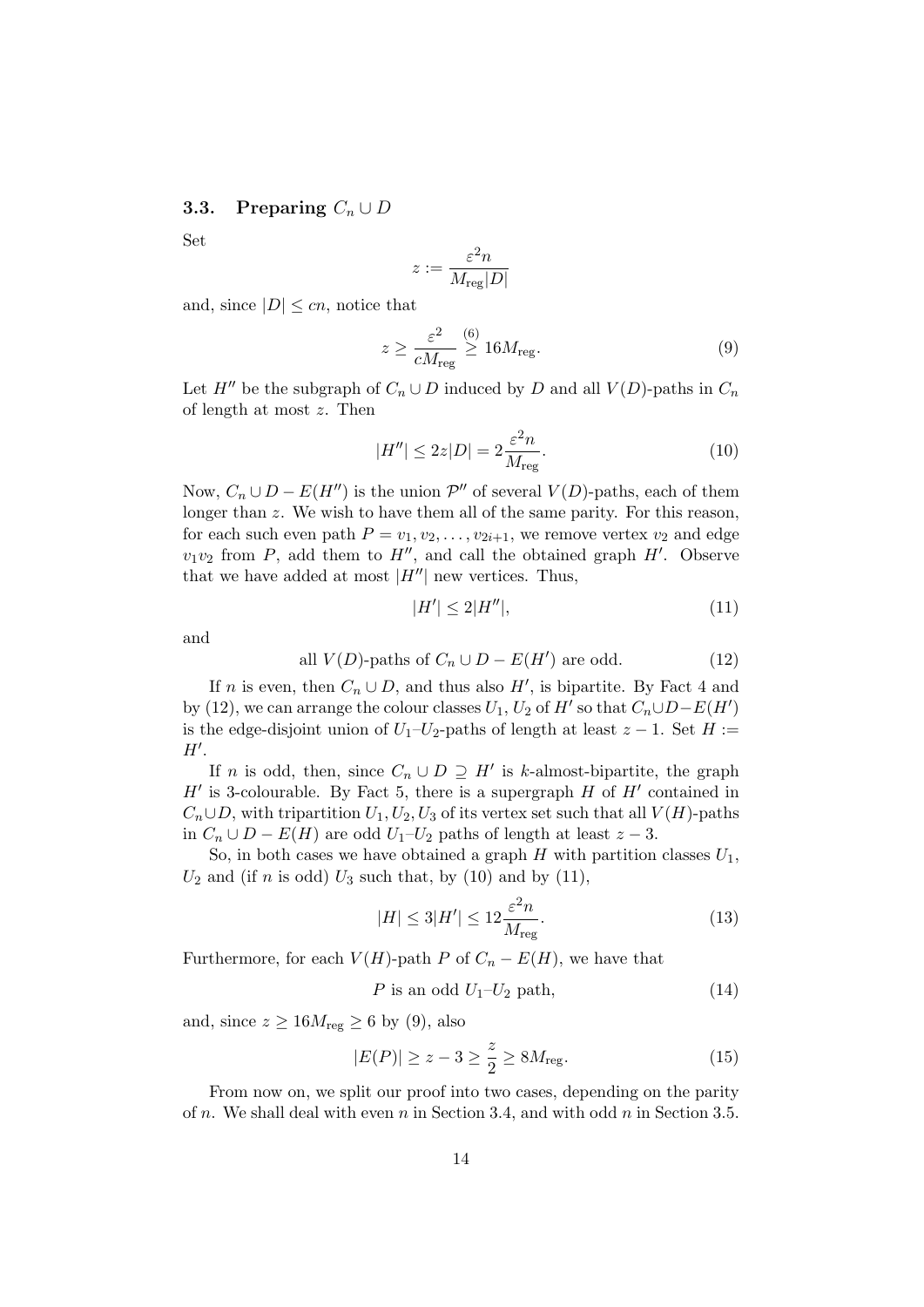#### 3.4. Even  $n$

We wish to apply Theorem 11 to  $G := R$  with  $\beta = \varepsilon^{1/5}$  (as fixed above),  $m := [2t/3]$ , and  $M := t$ . Clearly, by (I) and by the choice of  $m_{reg}$ , we have that  $m \geq \lceil \frac{2}{3}m_{\text{reg}} \rceil > n_{\text{even}}$  and

$$
t \ge m_{\text{reg}} > 1/\varepsilon. \tag{16}
$$

Thus, as  $m \leq \frac{2}{3}$  $\frac{2}{3}t + 1 = \frac{2}{3}M + 1$ , we obtain that

$$
M \ge \frac{3}{2}m - \frac{3}{2} \stackrel{(16)}{\ge} \frac{3}{2}m - \frac{3}{2} \varepsilon M \ge \frac{3}{2}m - \frac{9}{4} \varepsilon m \ge \left(\frac{3}{2} - \beta\right)m.
$$

Finally, since  $4\varepsilon \leq \beta$ , we know that

$$
(R) \stackrel{\text{(III)}}{\geq} M - 1 - \varepsilon t
$$
  
\n
$$
\stackrel{\text{(16)}}{\geq} M - 2\varepsilon t
$$
  
\n
$$
\geq M - 4\varepsilon \frac{t}{2}
$$
  
\n
$$
\geq M - 4\varepsilon m
$$
  
\n
$$
\geq M - \beta m.
$$
  
\n(17)

So, Theorem 11 and Corollary 12 yield either

 $\delta$ 

- (A) R has a monochromatic even cycle  $C_{\ell}$  with  $\ell \geq \frac{2}{3}$  $\frac{2}{3}(1+\varepsilon^{1/5})t$ , or
- (B) there is a colour  $i \in \{1,2\}$ , and sets  $A, B \subseteq V(R)$  so that, for  $\xi =$  $\varepsilon^{1/100} < \frac{1}{16^{10}},$ 
	- (B1) the minimum degree in colour i in  $R[A]$  is at least  $(1 \xi)|A|$  and the maximum degree in colour  $3 - i$  in  $R[A]$  is at most  $\xi |A|$ ,
	- (B2) in colour  $3 i$  in  $R[A, B]$ , every vertex in A has degree at least  $(1 - \xi)|B|$  and every vertex in B has degree at least  $(1 - \xi)|A|$ ,
	- (B3)  $|A| \ge (\frac{2}{3} \xi)t$  and  $|B| \ge (\frac{1}{3} \xi)t$ .

Depending on which case we obtained, we split our proof further into two cases.

### 3.4.1. Case (A)

In this case, R contains an even monochromatic (say, red) cycle  $C_{\ell}$  with vertices  $V_1, V_2, \ldots, V_\ell, V_1$  (in this order). Let  $V'_1 \subseteq V_1, V'_\ell \subseteq V_\ell$  contain all those vertices that are  $\varepsilon$ -typical in G<sup>r</sup> with respect to  $V_2$  or  $V_{\ell-1}$ , respectively. Thus, because of Fact 15, we have

$$
\lambda := \min\{|V_1'|, |V_\ell'|\} \ge (1 - \varepsilon)|V_1|.
$$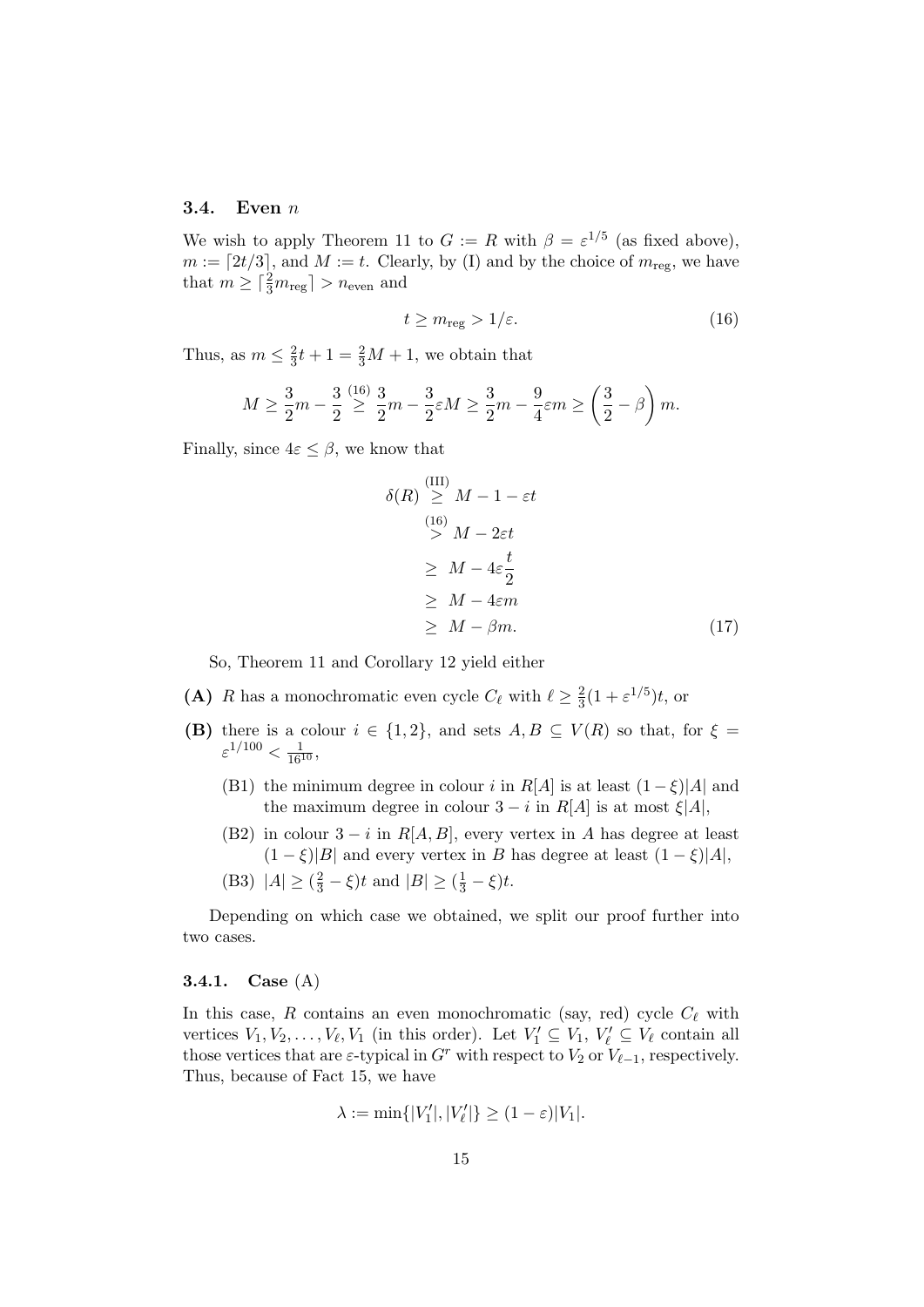It follows from the definition of  $\varepsilon$ -regularity that the pair  $(V'_1, V'_\ell)$  is  $2\varepsilon$ regular with density at least  $d - \varepsilon > d/2 \geq (4\Delta \cdot 2\varepsilon)^{1/\Delta}$ . Moreover, by condition 2 of Theorems 1 and 2, we know that  $\Delta(H) \leq \Delta$ .

Thus we verified almost all conditions of Lemma 17, which we would like to use with parameters  $\Delta$ ,  $p := d - \varepsilon$ ,  $\varepsilon' := 2\varepsilon$ ,  $\lambda$ ,  $s := |H|$  and graphs  $R := K_2$ ,  $H$ ,  $G := G^r[V_1' \cup V_\ell']$  in order to embed the bipartite graph  $H$  into  $G^{r}[V'_{1} \cup V'_{\ell}]$ . By (1), it is only left to check that

$$
|H| \le 2\Delta \cdot 2\varepsilon \cdot \lambda.
$$

This inequality holds because we have

$$
|H| \stackrel{(13)}{\leq} 12 \frac{\varepsilon^2}{M_{\text{reg}}} \cdot n \leq 12 \frac{\varepsilon^2}{M_{\text{reg}}} \cdot N
$$
  
\n
$$
\stackrel{(4)}{\leq} 4\Delta (1 - 2\varepsilon) \cdot 2\varepsilon \cdot \frac{N}{M_{\text{reg}}} \stackrel{(1)}{\leq} 4\Delta (1 - \varepsilon)^2 \cdot 2\varepsilon \cdot \frac{N}{t}
$$
  
\n
$$
\stackrel{(II)}{\leq} 4\Delta \cdot 2\varepsilon \cdot (1 - \varepsilon) \min \{|V_1|, |V_\ell|\} \leq 4\Delta \cdot 2\varepsilon \cdot \min \{|V'_1|, |V'_\ell|\}
$$
  
\n
$$
= 2\Delta \cdot 2\varepsilon \cdot \lambda.
$$
 (18)

So Lemma 17 guarantees we can embedd  $H$  as planned. We will now embed the rest of  $C_n \cup D$ , that is, the long connections between the vertices of H.





(a) First, the graph  $H$  is embedded in the pair  $(V_1, V_\ell)$  via Lemma 17.

(b) Then we use Lemma 19 to embed the long connections.

Figure 2: Our embedding of  $C_n \cup D = H \cup \bigcup P_i$  in  $G^r$ .

By (14), we know that the edges of  $C_n - E(H)$  form internally vertexdisjoint paths  $P_1, P_2, \ldots, P_k$  such that for all  $i \in [k]$  the first vertex of  $P_i$  is mapped to  $a_i \in V_1$ , while the last vertex of  $P_i$  is embedded in  $b_i \in V_\ell$ . By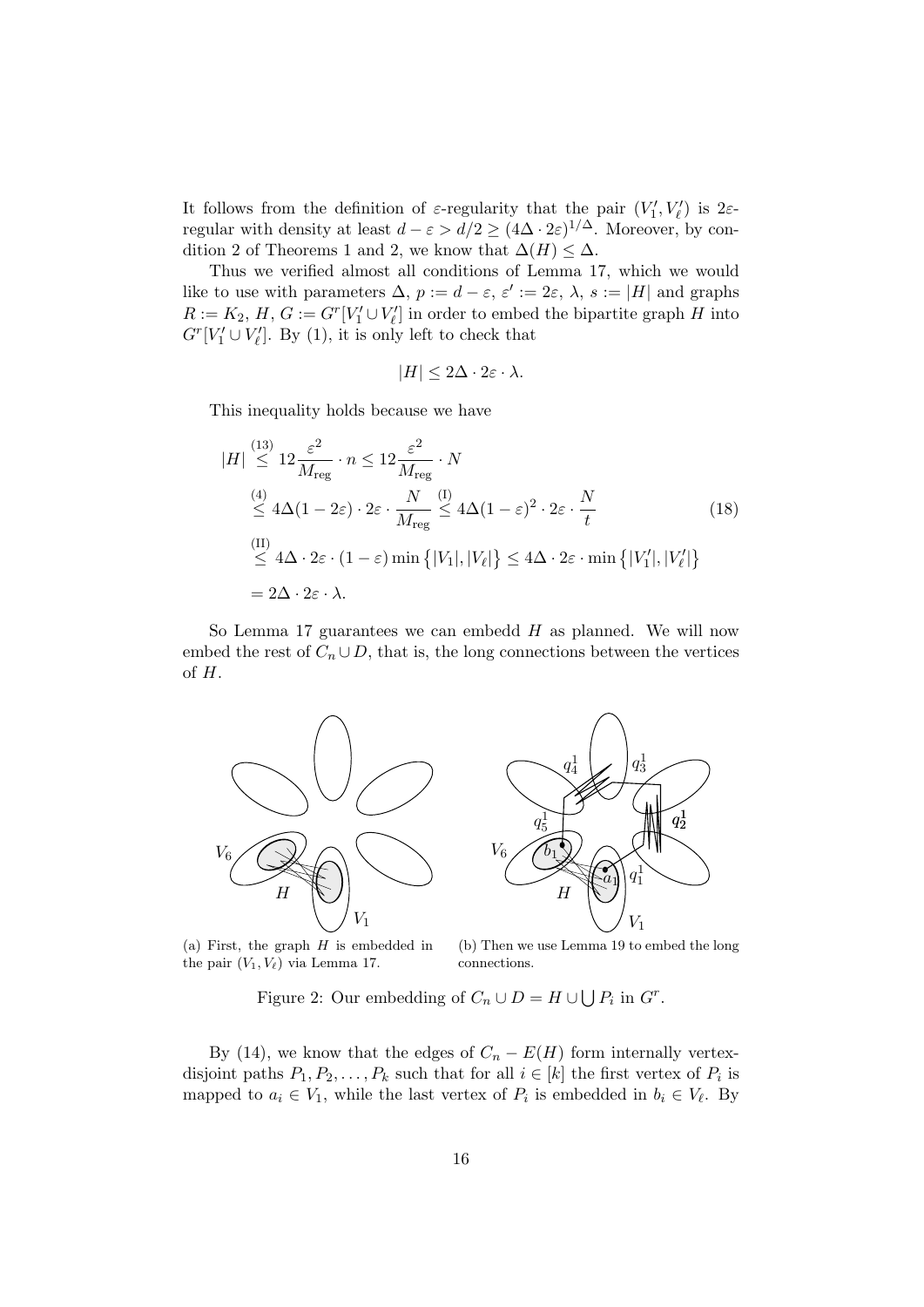the choice of  $V'_1$  and  $V'_\ell$ , we know that, for each  $i \in [k] = \{1, \ldots k\},\$ 

 $a_i$  is  $\varepsilon$ -typical with respect to  $V_2$ ,

and  $b_i$  is  $\varepsilon$ -typical with respect to  $V_{\ell-1}$ . (19)

We now wish to employ Lemma 19 to embed the remaining part of  $H$  into  $G<sup>r</sup>$ . We have just verified that (vii) and (viii) of Lemma 19 hold. Also, (ii) and (iii) are clear by construction.

For (iv), note that by construction,

k

$$
k \le |H| \stackrel{(13)}{<} \varepsilon^{1/2} |V_j|.
$$

For (v), it suffices to observe that for each  $i \in [k]$ , inequality (15) implies that

$$
p^i \ge z - 3 \ge 8M_{\text{reg}} \ge 3\ell.
$$

Let us next establish (vi). For this, it is enough to see that, as  $M \ge n \ge$  $1/\varepsilon$ , we have

$$
\sum_{i=1}^{k} p^{i} \leq n
$$
\n
$$
= \frac{2}{3} (N + 1)
$$
\n
$$
\leq \frac{2}{3} \cdot \frac{N}{1 - \varepsilon}
$$
\n
$$
\leq \frac{2}{3} \cdot \frac{|V_{1}|t}{(1 - \varepsilon)^{2}}
$$
\n
$$
\leq \frac{2}{3} \cdot \frac{t}{1 - 3\varepsilon^{1/4}} (1 - 2\varepsilon^{1/4}) |V_{1}|
$$
\n
$$
\leq \left(\frac{2}{3} (1 + \varepsilon^{1/5})t - 2\right) (1 - 2\varepsilon^{1/4}) |V_{1}|
$$
\n
$$
\leq (\ell - 2)(1 - 2\varepsilon^{1/4}) |V_{1}|.
$$

Finally, for (i) note that

$$
4\varepsilon^{1/2}|V_j| \stackrel{\text{(II)}}{\geq} 4\varepsilon^{1/2} (1 - \varepsilon) \frac{N}{t}
$$

$$
\geq 4\varepsilon^{1/2} (1 - \varepsilon) \frac{n_0}{t}
$$

$$
\stackrel{\text{(6)}}{\geq} \frac{M_{\text{reg}} n_{18}}{t}
$$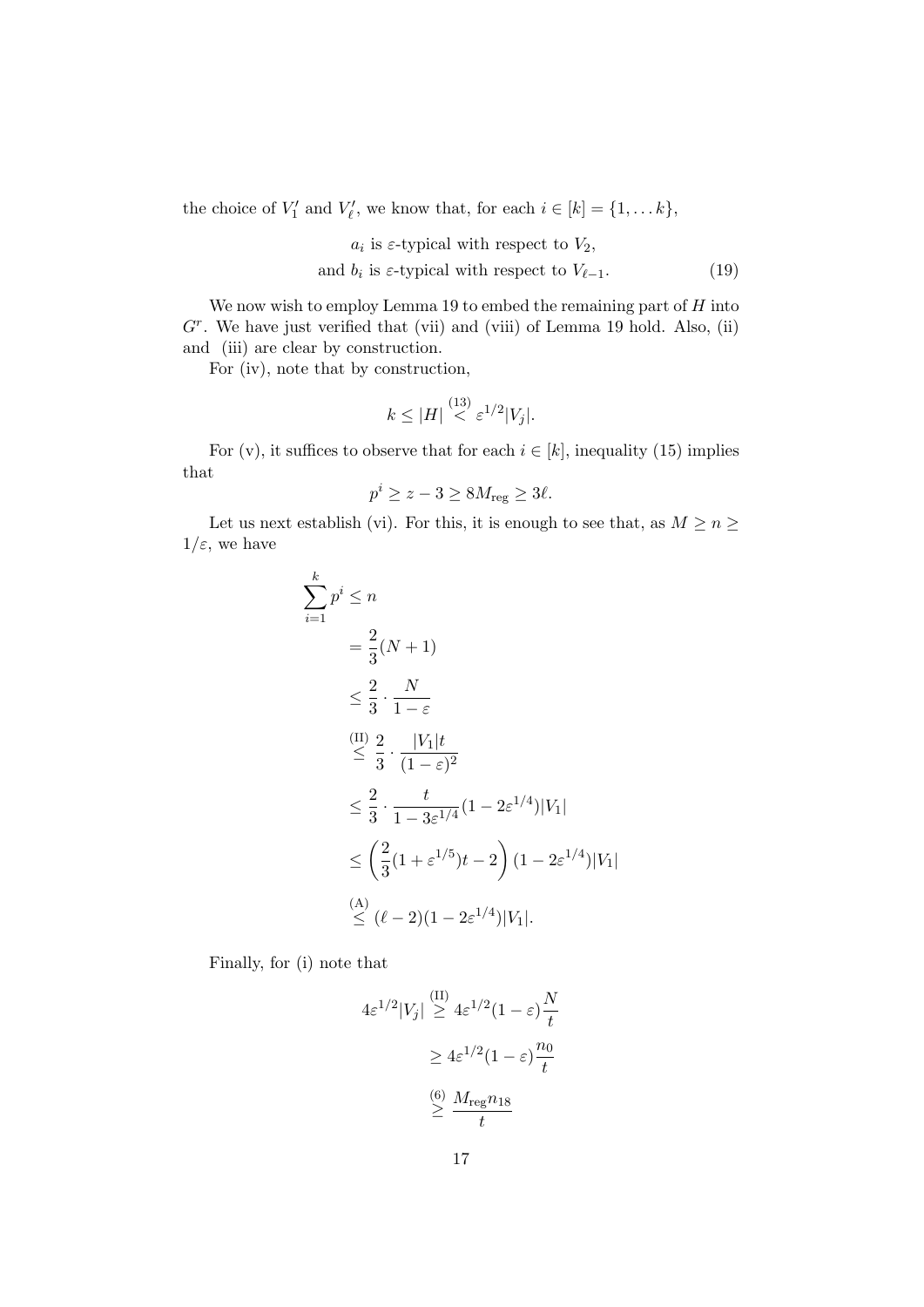$_{\geq n_{18}}^{(I)}$ .

This means we can use Lemma 19 as planned and thus finish our embedding in this case.

#### 3.4.2. Case (B)

We assume the colour i is red and colour  $3-i$  to be blue. Let  $A_G$  denote the union of all vertices that belong to clusters in A. We estimate the number of blue edges in  $A_G$  as follows: there are

- at most  $|A| \cdot \binom{n}{2}$  $2^{t/2}$  blue edges within clusters in A;
- at most  $|A| \cdot \varepsilon t \cdot (n/t)^2$  blue edges in irregular pairs in A;
- at most  $\xi t |A| \cdot (n/t)^2$  blue edges in pairs corresponding to blue edges in A;
- at most  $\binom{|A|}{2}$  $\binom{A}{2} \cdot d(n/t)^2$  blue edges in the remaining pairs in A (those which are coloured only by red).

Using the facts that  $|A| \leq t$ , that  $1/t < \varepsilon$ , and that  $\xi = \varepsilon^{1/100} \leq d/4$ , we find that  $A_G$  contains in total at most

$$
\left(\frac{\varepsilon}{2} + \varepsilon + \xi + \frac{d}{2}\right) n^2 \le dn^2
$$

blue edges. Since the size of  $A_G$  is bounded by

$$
|A_G| \ge |A| \cdot \frac{(1-\varepsilon)N}{t} \stackrel{(B3)}{\ge} (1-\xi) (1-\varepsilon)n,
$$

we obtain that  $A_G$  contains a subset A' of size at least  $|A_G| - 2\sqrt{2}$  $d \geq (1 3d^{1/2}$ )n such that, in G<sup>r</sup>, each vertex of A' has degree at least  $|A'| - d^{1/2}n$ .

Let C be the set of all vertices in  $V(G) \setminus A'$  that send at least  $6\Delta d^{1/2}n$ red edges to A' and suppose that  $|A'| + |C| \ge n$ . Since

$$
2d^{1/2} \stackrel{(8)}{<} \frac{2}{\Delta^{20}} < \frac{1}{\Delta^2 + 4},
$$

we may use Lemma 8 and conclude that the red graph  $G^r[A' \cup C]$  contains  $C_n \cup D$ .

So let us from now on assume that  $|A'| + |C| < n$ . Setting  $B' := V(G) \setminus$  $(A' \cup C)$ , this means that  $|B'| \ge n/2$ . Moreover, by definition of B', each vertex from B' sends at least  $|A'| - 6\Delta d^{1/2}n$  blue edges to A'. We embed  $C_n \cup D$  in  $G^b[A', B']$  as follows.

Say  $C_n \cup D$  has the bipartition classes X and Y. We know that  $|X| =$  $|Y| = |C_n|/2$ . Now, embed all of X into B' arbitrarily. Then, we embed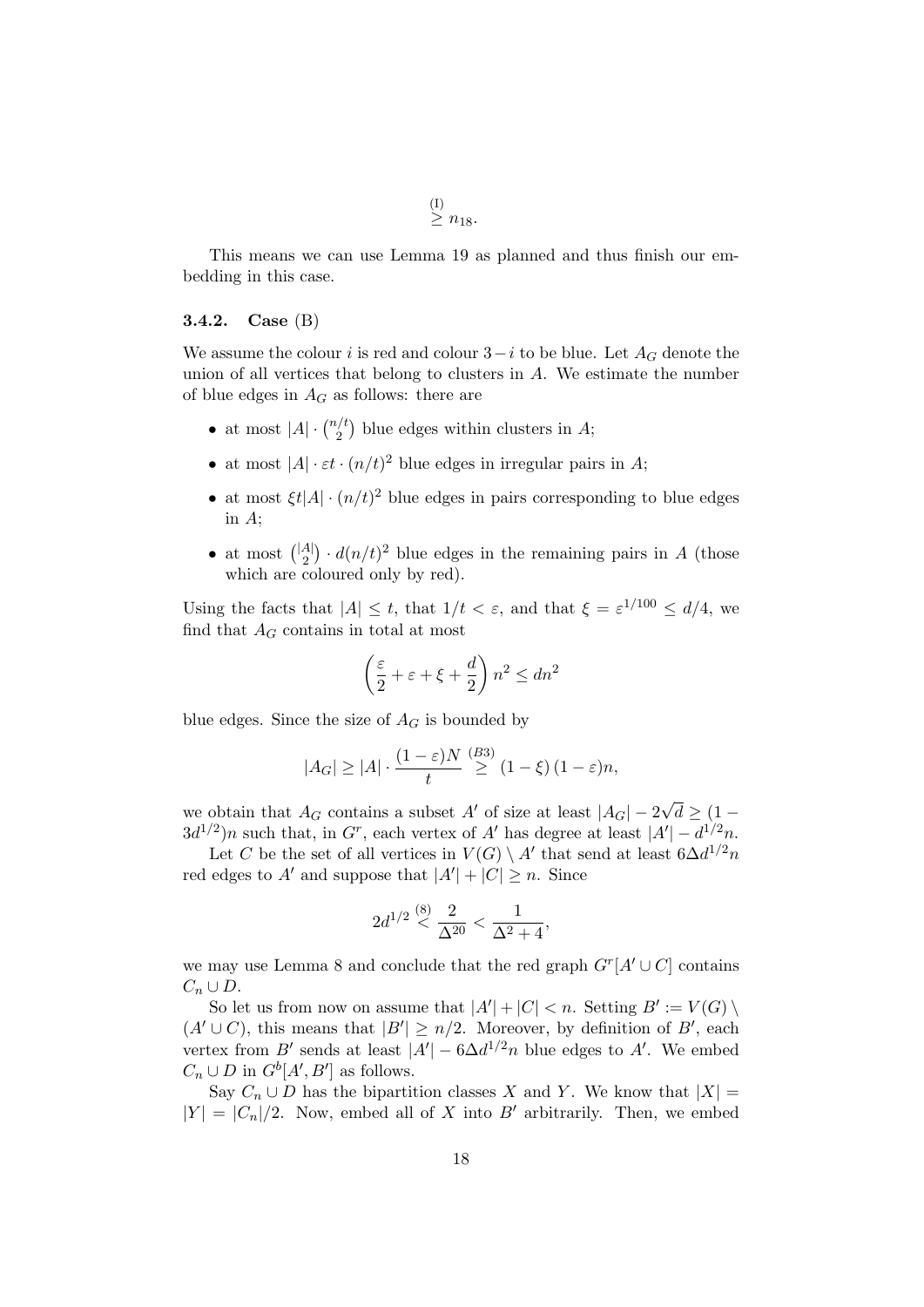the vertices in  $Y$  successively in the following way: Say we wish to embed some vertex  $y \in Y$ . Vertex y has at most  $\Delta$  neighbours in X. The images of these neighbours in B' have at least  $|A'| - \Delta \cdot 6\Delta d^{1/2} n > n/2$  common blue neigbors in A'. Since we have used at most  $|Y| - 1 < n/2$  vertices of  $A'$  in earlier steps, there is a vertex in  $A'$  we may use to embed y. Thus we manage to embed all of  $Y$  as desired in  $A'$ , which finishes the embedding of  $C_n \cup D$ .

#### 3.5. Odd n

In this case, we wish to apply Theorem 10 with parameters  $\gamma := \beta = \varepsilon^{1/5}$ ,  $\overline{m} := t/2$ , and  $\overline{M} := t$  to the graph  $G := R$ . From (I) and (5), we get that  $n > \gamma^{-6}$ , and, clearly, we have  $\overline{M} \geq (3/2 + 14\gamma)\overline{m}$ . Finally, the fact that  $\delta(G) \geq M - \beta m \geq \overline{M} - \gamma \overline{m}$  follows from (17).

Thus Theorem 10 yields one of the following substructures:

- (C) R has a monochromatic odd cycle  $C_{\ell}$  with  $\ell \geq (1 + \varepsilon^{1/5})t/2$ , or
- (D) there is a colour  $i \in \{1,2\}$ , and sets  $A, B \subseteq V(R)$  so that
	- (D1) all edges in  $R[A]$  and in  $R[B]$  have only colour i,
	- (D2) all edges between A and B have only colour  $3 i$ , and
	- (D3)  $|A|, |B| \ge (1 \varepsilon^{1/5})t/2.$

Depending on which case we obtained, we split our proof further into two cases.

#### **3.5.1.** Case  $(C)$

Suppose that  $C_{\ell}$  is red and contains the vertices  $V_1, V_2, \ldots, V_{\ell}, V_1$  (in this order). First of all, observe that since  $\ell$  is odd, the set of all 2-chords of  $C_{\ell}$  span an odd cycle  $C'_{\ell}$  of the same length in R. Now, we split our proof further depending on whether or not  $C'_\ell$  contains a red 2-chord.

**3.5.1.1.**  $C'_\ell$  has a red 2-chord. Let  $V_\ell V_2$  be the red 2-chord of  $C_\ell$ . Our plan is to use the Lemma 17 to embed H into the  $\varepsilon$ -regular triangle  $V_fV_1V_2$ such that all vertices of H that have neighbours in  $G - H$  are mapped to vertices of  $V_\ell$  or  $V_2$  that are typical in red with respect to  $V_{\ell-1}$  or to  $V_3$ , respectively.

For this, let  $V'_\ell \subseteq V_\ell$  and  $V'_2 \subseteq V_2$  consist of all vertices that are  $\varepsilon$ -typical in  $G<sup>r</sup>$  with respect to  $V_{\ell-1}$  or to  $V_3$ , respectively. Then, by Fact 15, we have

$$
\lambda := \min\{|V_2'|, |V_\ell'|\} \ge (1 - \varepsilon)|V_2|,
$$

from the definition of  $\varepsilon$ -regularity we have that the pairs  $(V'_{\ell}, V'_2), (V'_{\ell}, V_1)$ and  $(V_1, V_2')$  are 2 $\varepsilon$ -regular, and (18) from the even case implies that  $|H| \leq$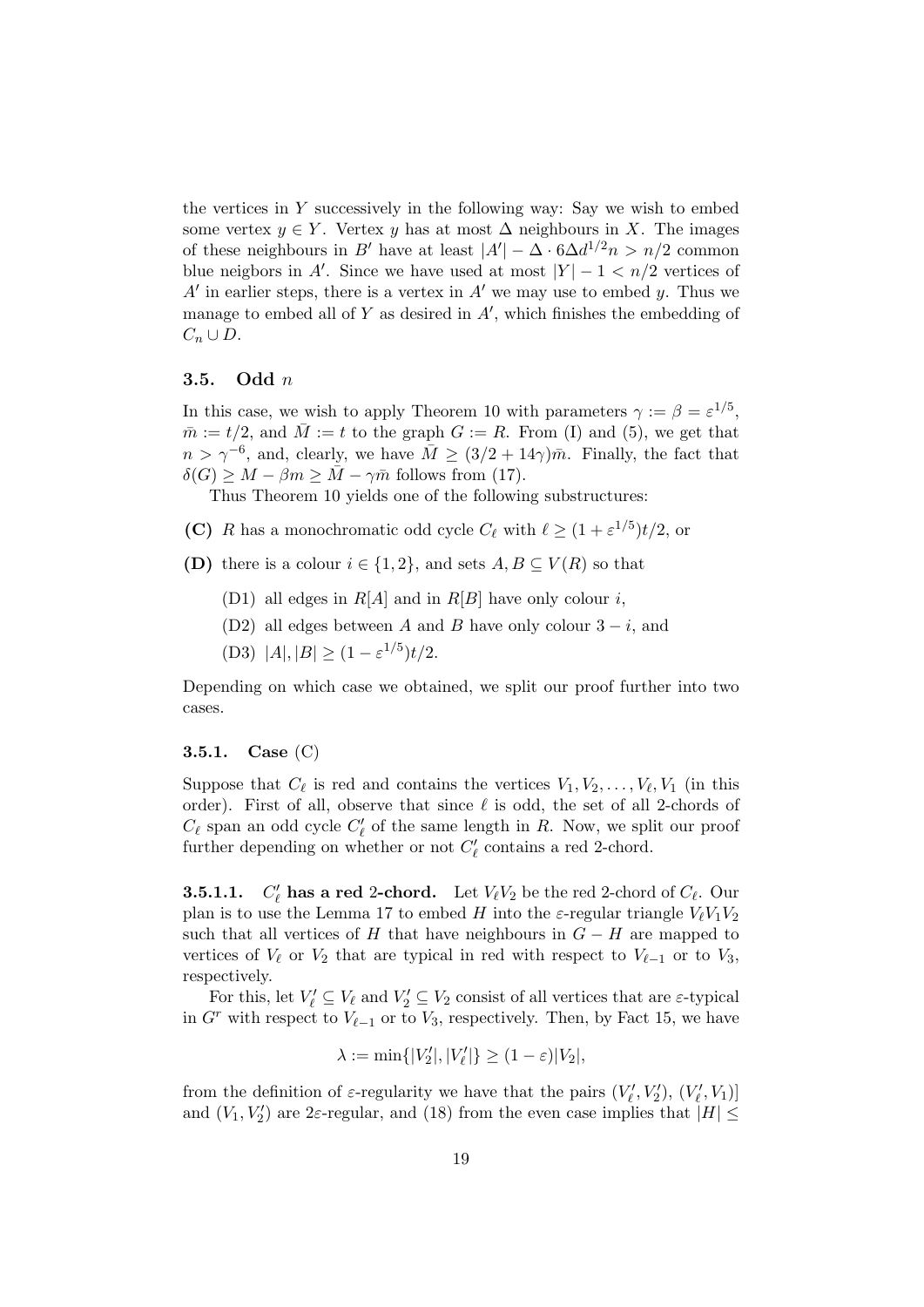$2\Delta \cdot 2\varepsilon \cdot \lambda$ . Hence Lemma 17 with parameters  $\Delta$ ,  $p := d - \varepsilon$ ,  $\varepsilon' := 2\varepsilon$ ,  $\lambda$ ,  $s := |H|$  and graphs  $R := K_3$ ,  $H, G := G<sup>r</sup>[V'<sub>\ell</sub> \cup V<sub>1</sub> \cup V'<sub>2</sub>]$  yields an embedding of the tripartite graph  $H$  into  $G$ . Recall that the tripartition classes of  $H$ were  $U_1$ ,  $U_2$  and  $U_3$ . We map  $U_1$  to  $V_1$ ,  $U_2$  to  $V'_\ell$  and  $U_3$  to  $V_1$ .

We will now embed the rest of  $C_n \cup D$ , that is, the long connections between the vertices of H. We plan to use Lemma 19 on  $G<sup>r</sup>$  with  $\ell^{Lem}$  19 :=  $\ell - 1$  and  $V_j^{Lem 19} := V_{j+1}.$ 

By (14), we know that the edges of  $C_n - E(H)$  form internally vertexdisjoint odd paths  $P_1, P_2, \ldots, P_k$  such that, for all  $i \in [k]$ , the first vertex of  $P_i$  is mapped to some  $a_i \in V_2$ , while the last vertex of  $P_i$  is embedded to some  $b_i \in V_\ell$ . By the choice of  $V'_2$  and  $V'_\ell$ , we know that, for each  $i \in [k]$ , we have that

$$
a_i
$$
 is  $\varepsilon$ -typical to  $V_3$  and  $b_i$  is  $\varepsilon$ -typical to  $V_{\ell-1}$ . (20)

This means that conditions (ii), (iii), (vii) and (viii) of Lemma 19 are satisfied. Conditions (i), (iv) and (v) follow as in the even case.

For (vi), we calculate similarly as in the even case:

$$
\sum_{i=1}^{k} p^{i} \leq n
$$
\n
$$
\leq \frac{1}{2}(N+1)
$$
\n
$$
\leq \left(\frac{1}{2}(1+\varepsilon^{1/5})t-2\right)(1-2\varepsilon^{1/4})|V_{1}|
$$
\n(C)\n(C)\n
$$
\leq (\ell-2)(1-2\varepsilon^{1/4})|V_{1}|.
$$

Thus with the help of Lemma 19 we may complete the embedding of H to an embedding of  $C_n \cup D$ .

**3.5.1.2.** All 2-chords of  $C'_\ell$  are blue. Let  $V'_1 \subseteq V_1$  be the set of all vertices in  $V_1$  that are typical in red with respect to  $V_\ell$  and  $V_2$ , and typical in blue with respect to  $V_{\ell-1}$  and  $V_3$ . Since  $|V'_1| \geq |V_1| - 4\varepsilon |V_1|$  by Fact 15, we have

$$
|V_1'| \ge (1 - 4\varepsilon)|V_1| \ge (1 - 5\varepsilon)\frac{N}{t} \ge \frac{n}{M_{\text{reg}}}
$$
  
 
$$
\ge 2^{c_2 \Delta(\log \Delta)^2} \cdot 12 \frac{\varepsilon^2 n}{M_{\text{reg}}} \ge 2^{c_2 \Delta(\log \Delta)^2} |H| \ge R(H).
$$

Hence, by Theorem 9, we find a monochromatic copy of  $H$  inside  $V'_1$ .

Now only have to embed the long connections (in  $G<sup>r</sup>$  if our copy of  $H$  is red, and in  $G^b$  if our copy of H is blue). This will be done as before, either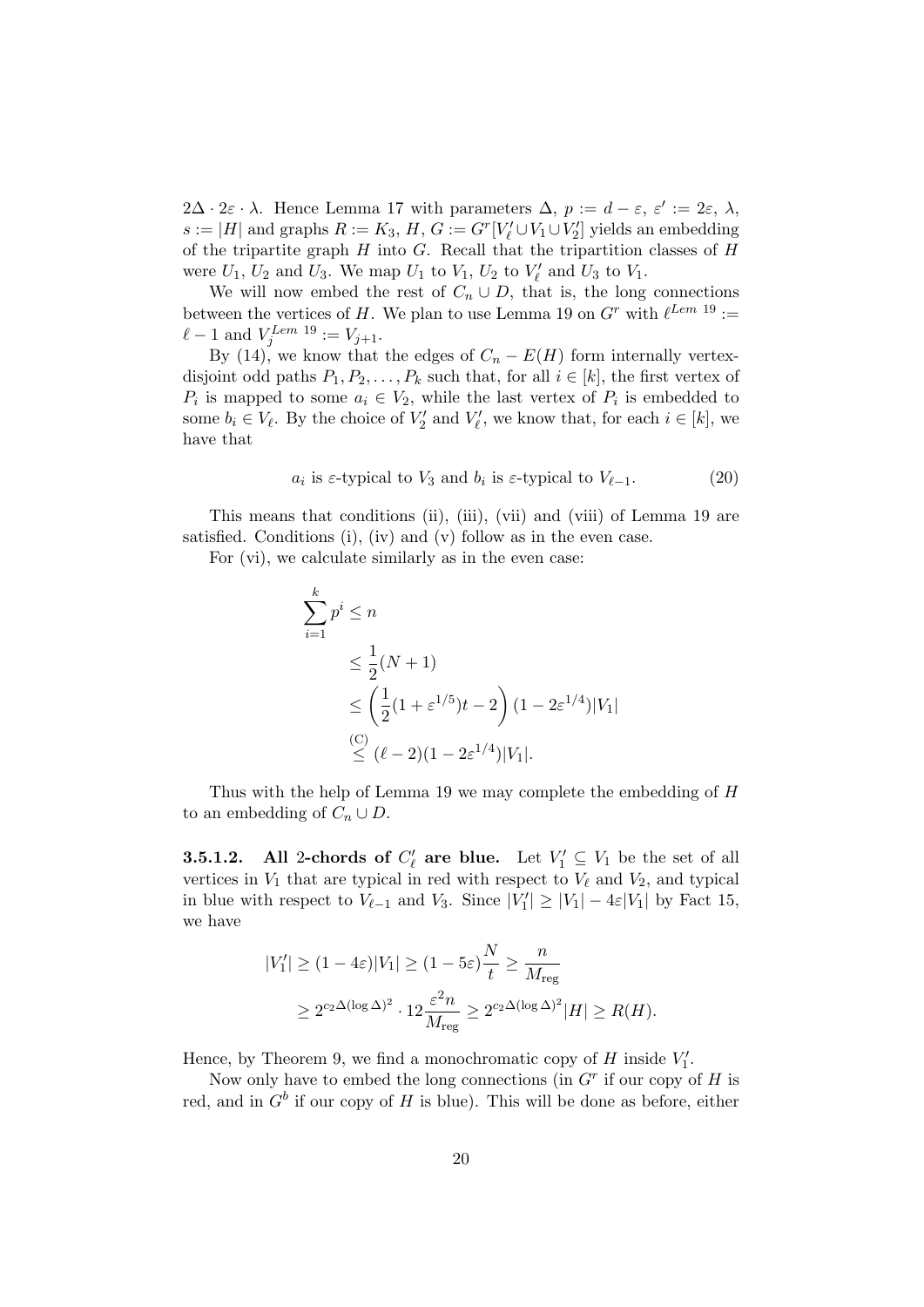in  $C_{\ell}$  or in  $C'_{\ell}$ , with the help of Lemma 19. Now the input for Lemma 19 is  $\ell^{\text{Lem 19}} := \ell + 1$  and  $V_j^{\text{Lem 19}} := V_j$  for  $j \in [\ell]$  and  $V_{\ell+1}^{\text{Lem 19}} := V_1$ .

Conditions (i)–(viii) of Lemma 19 are seen to hold as above, so we can finish our embedding as planned.

### 3.5.2. Case (D)

Assume again that colour i is red and  $3 - i$  is blue.

Again, let  $A_G$ ,  $B_G$  denote the union of all vertices that belong to clusters in  $A$ , or in  $B$ , respectively. We have that

$$
|A_G| \ge |A| \cdot \frac{(1-\varepsilon)N}{t} \ge (1-\varepsilon)(1-\varepsilon^{1/5})\frac{2n-1+k}{2} \ge (1-2\varepsilon^{1/5})n.
$$

Similarly,  $|B_G| \ge (1 - 2\varepsilon^{1/5})n$ .

Now we shall estimate the number of blue edges in  $G[A_G]$  and  $G[B_G]$ and the number of red edges in  $G[A_G, B_G]$ . There are

- at most  $|A| \cdot \binom{n}{2}$  $2^{1/t}$  blue edges within the clusters in A;
- at most  $|A| \cdot \varepsilon t \cdot (n/t)^2$  blue edges in irregular pairs in A (i.e. non-edges of  $R[A]$ , here we use (III));
- at most  $\binom{|A|}{2}$  $\binom{A}{2} \cdot d(n/t)^2$  blue edges in the remaining pairs in A (here we use  $(D1)$ ).

Using the facts that  $|A| \leq t$ , that  $1/t < \varepsilon$ , and that  $\varepsilon < d/4$ , we find that  $A_G$  contains in total at most

$$
\left(\frac{\varepsilon}{2} + \varepsilon + \frac{d}{2}\right) n^2 \le dn^2
$$

blue edges. In the same way we obtain that  $B_G$  contains at most  $dn^2$  blue edges.

As for the red edges in  $G[A_G, B_G]$ : There are

- at most  $|A| \cdot \varepsilon t \cdot (n/t)^2$  red edges in irregular pairs corresponding to non-edges in  $R[A, B]$ , and
- at most  $|A| \cdot |B| \cdot d(n/t)^2$  red edges in the pairs corresponding to edges in  $R[A, B]$  (here we use  $(D2)$ ).

Using the facts that  $|A|, |B| \le t$ , that  $1/\varepsilon < t$ , and that  $\varepsilon < d/4$ , we find that  $G[A_G, B_G]$  contains at most

$$
(\varepsilon + d)n^2 \le 2dn^2
$$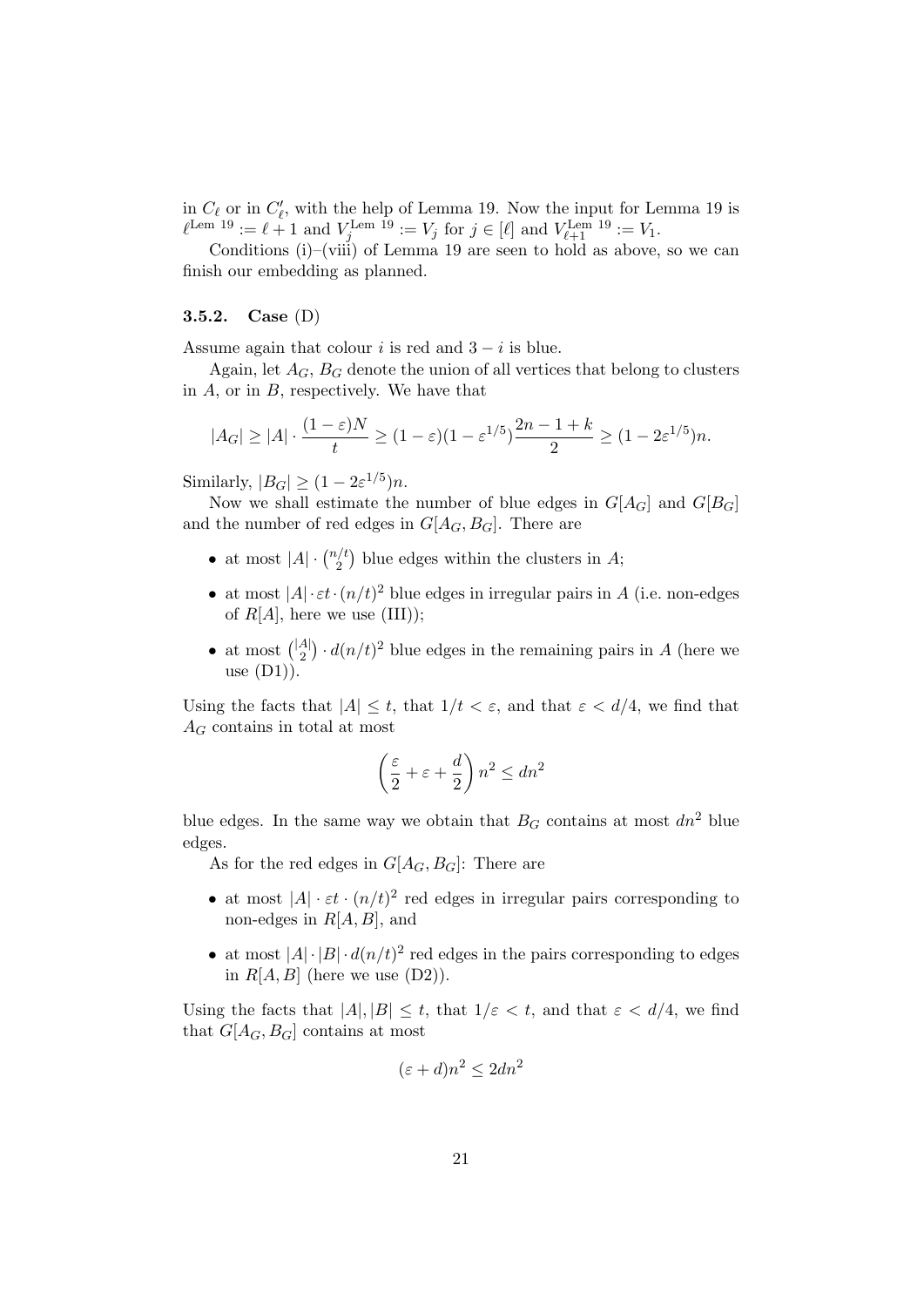red edges. We remove at most  $3\sqrt{d}n$  vertices with degree at least  $\sqrt{d}n$  in one of  $G^b[A'], G^b[B'],$  and  $G^r[A', B'],$  and obtain sets  $A' \subset A_G$  and  $B' \subset B_G$ such that √

$$
|A'|, |B'| \ge (1 - 2\varepsilon^{1/5} - 3\sqrt{d})n
$$

and such that the graphs  $G^b[A'], G^b[B'],$  and  $G^r[A', B']$  have maximum and such that the g<br>degree at most  $\sqrt{d}n$ .

Set  $\varepsilon' = 2\varepsilon^{1/5} + 3\sqrt{d}$ , and let  $C_A$  and  $C_B$  be the sets of all vertices in  $V(G)\setminus (A'\cup B')$  that send at least  $3\Delta\varepsilon' n$  red edges to  $A'$  or to  $B'$ , respectively. If  $|C_A| + |A'| \ge n$ , then we use Lemma 8 (note that  $\varepsilon' < \frac{1}{\Delta^2+4}$  by (4) and by (8)) and conclude that the red graph  $G^{r}[A' \cup C_A]$  contains  $C_n \cup D$ .

So let us from now on assume that  $|C_A| + |A'|, |C_B| + |B'| < n$ . This means that there is a set S of

$$
k \le 2n - 1 + k - 1 - (|C_A| + |A'| + |C_B| + |B'|)
$$

vertices which each send at least  $|A'|-3\Delta\varepsilon' n$  blue edges to A' and at least  $|B'|-3\Delta\varepsilon' n$  blue edges to B'. Let  $A^S$  and  $B^S$  be the set of their common blue neighbours in  $A'$ , or in  $B'$ , respectively. Note that

$$
|A^S|, |B^S| \ge (1 - \varepsilon')n - k \cdot 3\Delta\varepsilon'n = (1 - (3k\Delta + 1)\varepsilon')n \qquad (21)
$$

$$
\geq n/2,\tag{22}
$$

where the last inequality follows from (4).

We embed  $C_n \cup D$  as follows: let Z be the set of k independent vertices such that  $C_n \cup D-Z$  is a bipartite graph with bipartition X and Y. Clearly, the sets  $X$  and  $Y$  differ in size by at most  $k$ , and therefore we have that  $|X|, |Y| \leq n/2.$ 

Embed all of Z into S and all of X into  $B^S$  arbitrarily (that X fits into  $B<sup>S</sup>$  in ensured by (22)). Then embed the vertices in Y successively, similarly as in the even case. For each vertex  $y \in Y$  that we wish to embed in  $A<sup>S</sup>$ , we know that the images of its at most  $\Delta$  neighbours have at least

$$
|A^S| - \Delta \cdot \sqrt{d}n \stackrel{(21)}{\geq} (1 - 4k\Delta\varepsilon' - \sqrt{d}\Delta)n > 0
$$

common neighbours in  $A<sup>S</sup>$  (the last inequality follows from (4) and from (8)), and thus there is space for embedding  $\boldsymbol{u}$  properly.

# References

- [1] Allen, P., Brightwell, G., and Skokan, J., Ramsey-goodness and otherwise, Combinatorica, accepted for publication (2012).
- [2] Balister, P., Lehel, J., and Schelp, R. H., Ramsey Unsaturated and Saturated Graphs, J. Graph Theory 51 (2006), 22-32.